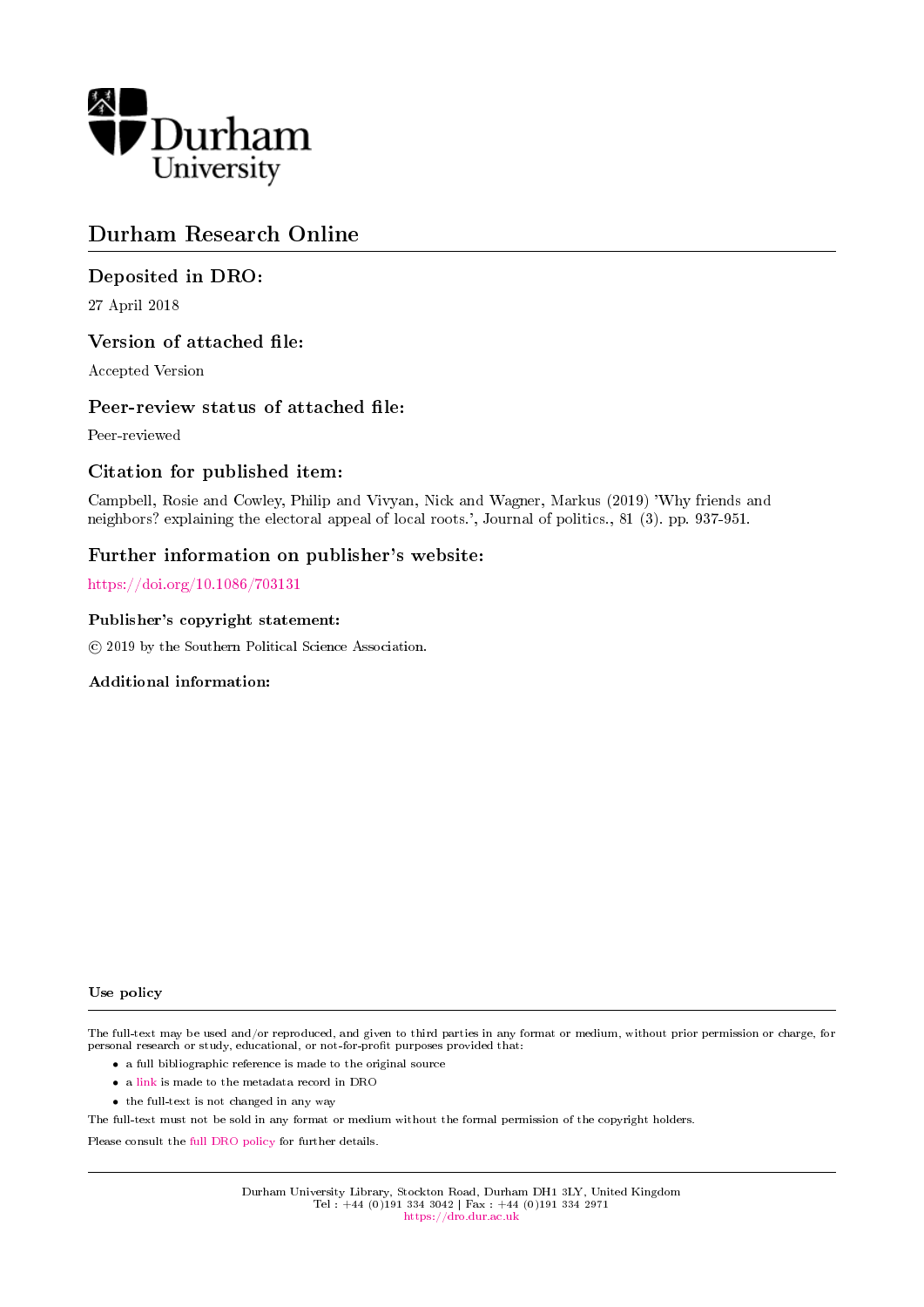## **Why friends and neighbors? Explaining the electoral appeal of local roots**

[Accepted for publication at *Journal of Politics*]

Professor Rosie Campbell, Birkbeck University of London. Email: r.campbell@bbk.ac.uk Professor Philip Cowley, Queen Mary University of London. Email: p.cowley@qmul.ac.uk Dr Nick Vivyan, Durham University. Email: nick.vivyan@durham.ac.uk Professor Markus Wagner, University of Vienna. Email: markus.wagner@univie.ac.at

Short title suitable for running header**: Explaining the electoral appeal of local roots**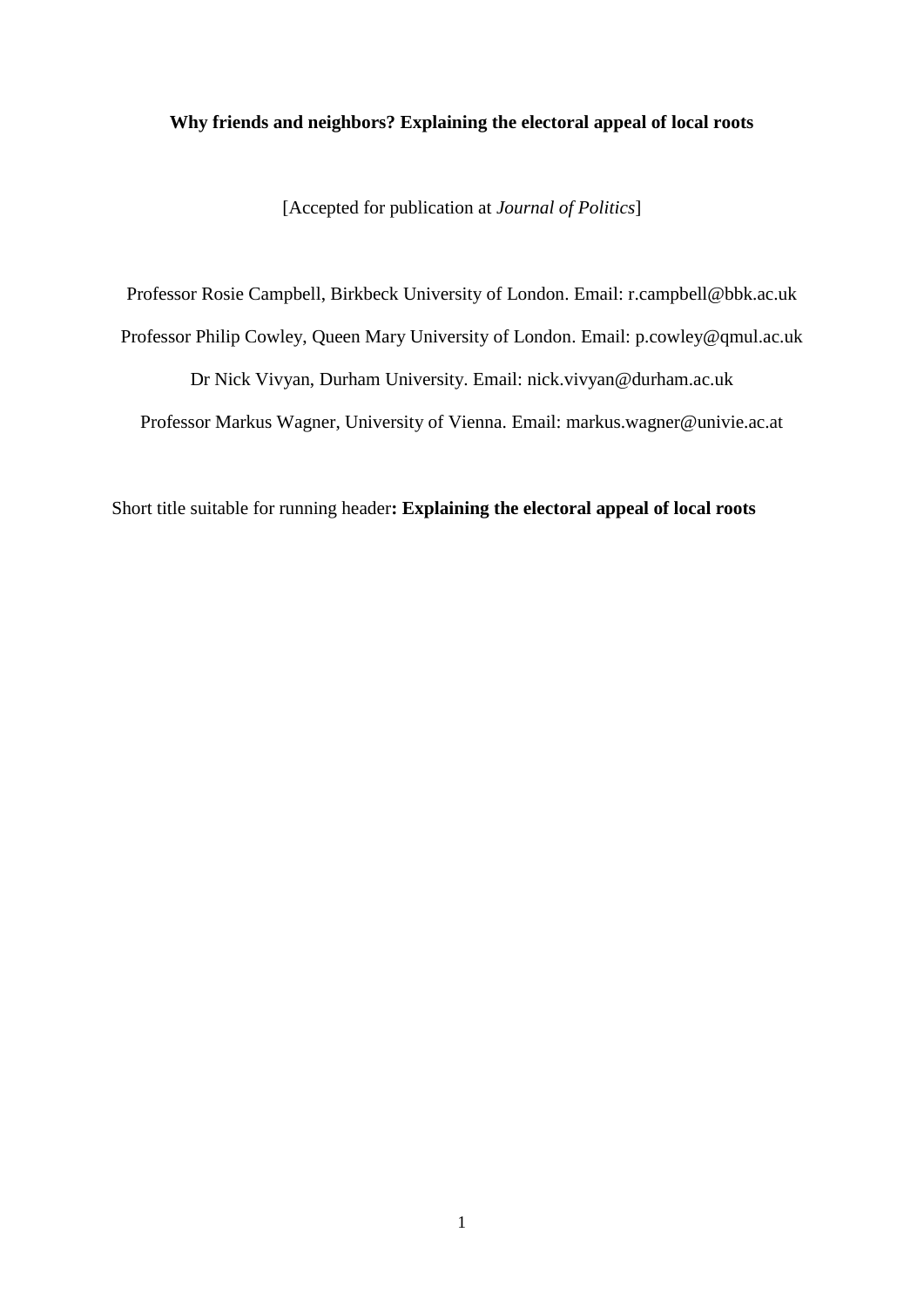## **Abstract**

Why do politicians with strong local roots receive more electoral support? The mechanisms underlying this well-documented 'friends and neighbors' effect remain largely untested. Drawing on two population-based survey experiments fielded in Britain, we provide the first experimental test of a commonly posited cue-based explanation, which argues that voters use politicians' local roots (descriptive localism) to make inferences about politicians' likely actions in office (behavioral localism). Consistent with the cue-based account, we find that a politician's local roots are less predictive of voter evaluations when voters have access to explicit information about aspects of the politician's actual behavioral localism. However, we also find that voters' positive reaction to local roots is only partially explained by a cue-based account where voters care only about are the aspects of behavioral localism tested in this paper. Our findings inform a normative debate concerning the implications of friends-andneighbors voting for democratic representation and accountability.

**Keywords**: candidate localism; candidate evaluations; friends and neighbors; conjoint analysis

Supplementary materials are available in an online appendix. Any data and materials necessary to replicate analyses in the published paper are available in the JOP Data Archive on Dataverse (http://thedata.harvard.edu/dvn/dv/jop). Support for this research was provided by the universities of Durham, Vienna and Nottingham, as well as Birkbeck University of London and Queen Mary University of London. The research was conducted in line with the research ethics procedures at the authors' institutions; all fieldwork was carried out by YouGov, which abides by the UK Market Research Society's guidelines on confidentiality.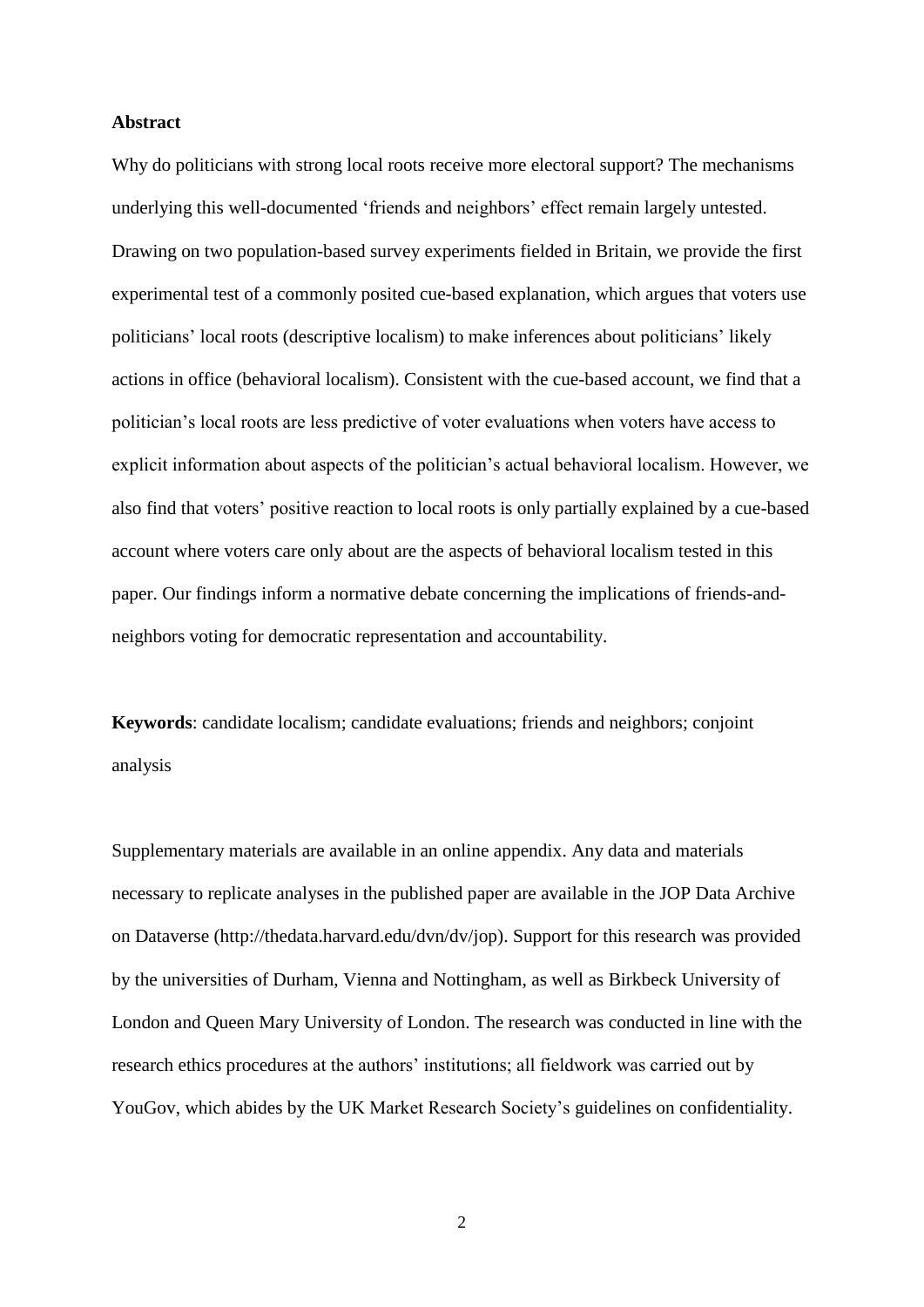A persistent finding in political science is that politicians tend to receive additional electoral support in areas close to their place of birth or residence. While Key (1949) first documented this 'friends and neighbors' effect in the specific context of the Southern United States, subsequent studies have shown that it exists, not just elsewhere in the United States (Tatalovich 1975, Lewis-Beck and Rice 1983, Garand 1988, Rice and Macht 1987a, Rice and Macht 1987b, Bowler, Donovan and Snipp 1993, Gimpel et al. 2008, Meredith 2013a, Meredith 2013b), but also in a variety of other countries around the world, including Ireland (Gallagher 1980, Górecki and Marsh 2012, Górecki and Marsh 2014, Weeks 2008), Australia (Studlar and McAllister 1996), Canada (Cutler 2002, Blais et al. 2003), Britain (Arzheimer and Evans 2012, 2014), Estonia (Tavits 2010), Germany (Jankowski 2016) and Norway (Cox, Fiva and Smith 2016, Fiva and Halse 2016).

The electoral appeal of local roots raises important normative concerns. Key himself was troubled, arguing that elections in which a candidate can 'gain support, not primarily for what he stands for or because of his capacities, but because of where he lives' (Key 1949: 41) are unlikely to deliver policy representation and accountability for performance (see also Stokes and Miller 1962: 546). In his eyes, the existence of friends-and-neighbors voting 'justifies a diagnosis of low voter-interest in public issues and a susceptibility to control by the irrelevant appeal to support the home-town boy' (Key 1949: 37).

To know whether Key's pessimistic assessment is valid, we need first to understand *why* the friends-and-neighbors effect occurs. Yet most existing studies focus on establishing the preference for a local politician rather than testing theoretical explanations for it. The only theory to be explicitly tested so far posits an *indirect* mechanism: that friends-and-neighbors voting arises not because voters actively consider local roots when evaluating politicians, but because voters tend to have more information about politicians with local roots due to the way such information is diffused through local social networks and local media (Bowler et al.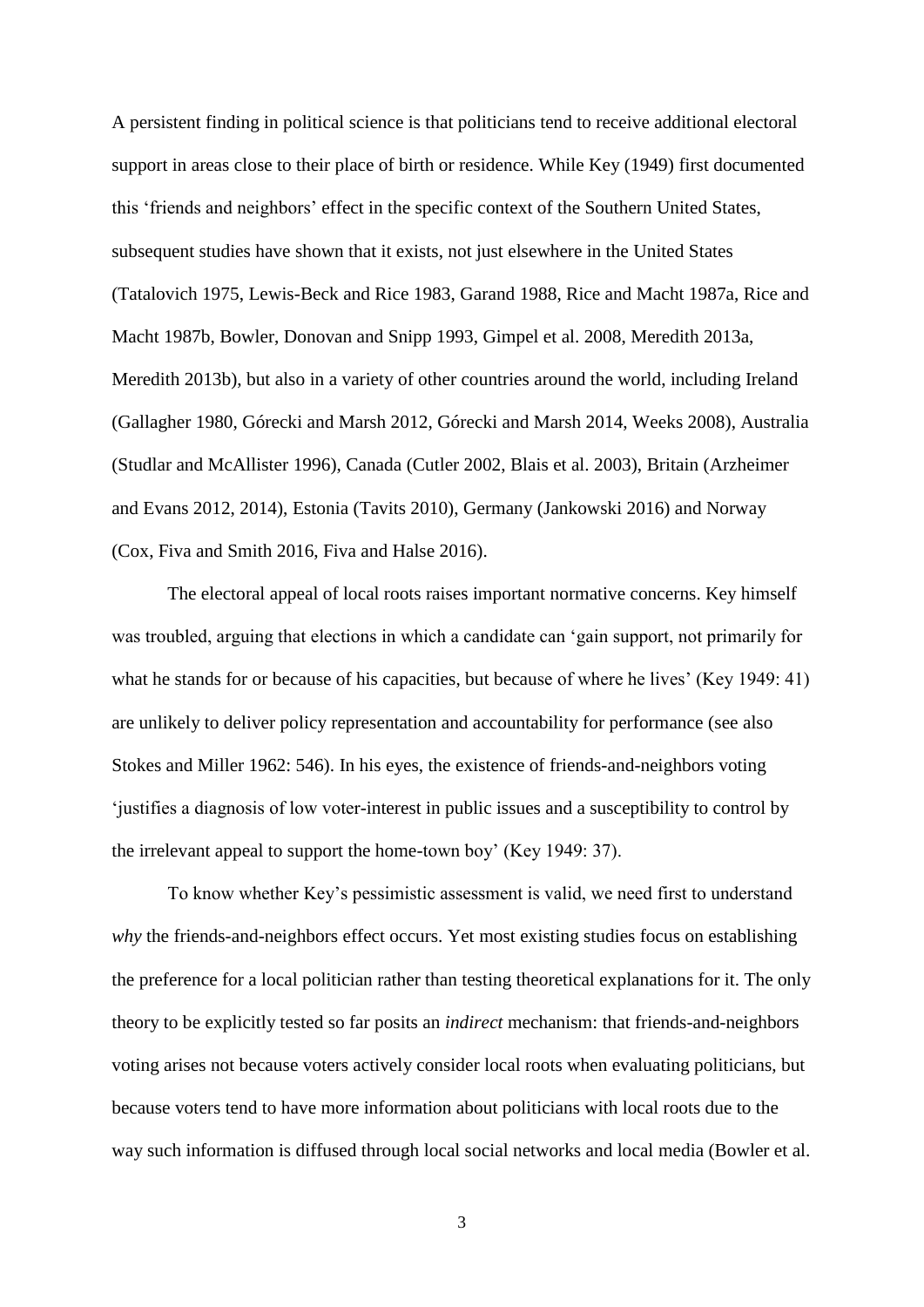1993, Johnston et al. 2016). However, recent experimental evidence shows that voters still tend to prefer politicians with local roots to those without even when presented with the same amount of information about both (Campbell and Cowley 2014). This suggests that local roots have an important *direct* effect on voter evaluations.

This paper empirically evaluates an important potential explanation for the direct effect of local roots on voter evaluations of a politician: voters rationally use local roots as a low-cost cue for making inferences about a politician's 'behavioral localism', i.e. the extent to which the politician acts in line with the interests and wishes of the voter themselves, and others in their locality. This explanation is frequently suggested, but has not been explicitly tested (e.g., Gimpel et al. 2008, Tavits 2010, Jankowski 2016). If voters use local roots as cues, friends-and-neighbors voting does not in fact preclude policy representation or performance accountability (for a similar argument concerning party cues, see Lupia 1994). Of course, this is only the case to the extent that (1) local roots cues are accurate and (2) voters update their beliefs with more detailed information about a politician's behavior where it becomes available.

To assess this theoretical explanation, we draw on evidence from two populationbased survey experiments fielded in Britain, where the evidence for friends-and-neighbors voting is clear (Arzheimer and Evans 2012, Arzheimer and Evans 2014, Evans et al. 2017, Campbell and Cowley 2014). Study 1 explicitly tests the cue-based explanation for the friends-and-neighbors effect. We use a paired profiles factorial vignette design, asking respondents to rate two hypothetical Members of Parliament (MPs) and randomly varying (1) whether each MP has weak or strong local roots and (2) the presence of additional explicit information about each MP's level of behavioral localism, characterized here in terms of an MP's constituency service and trustee/delegate role orientation. The cue-based account suggests that local roots become less predictive of MP ratings when respondents receive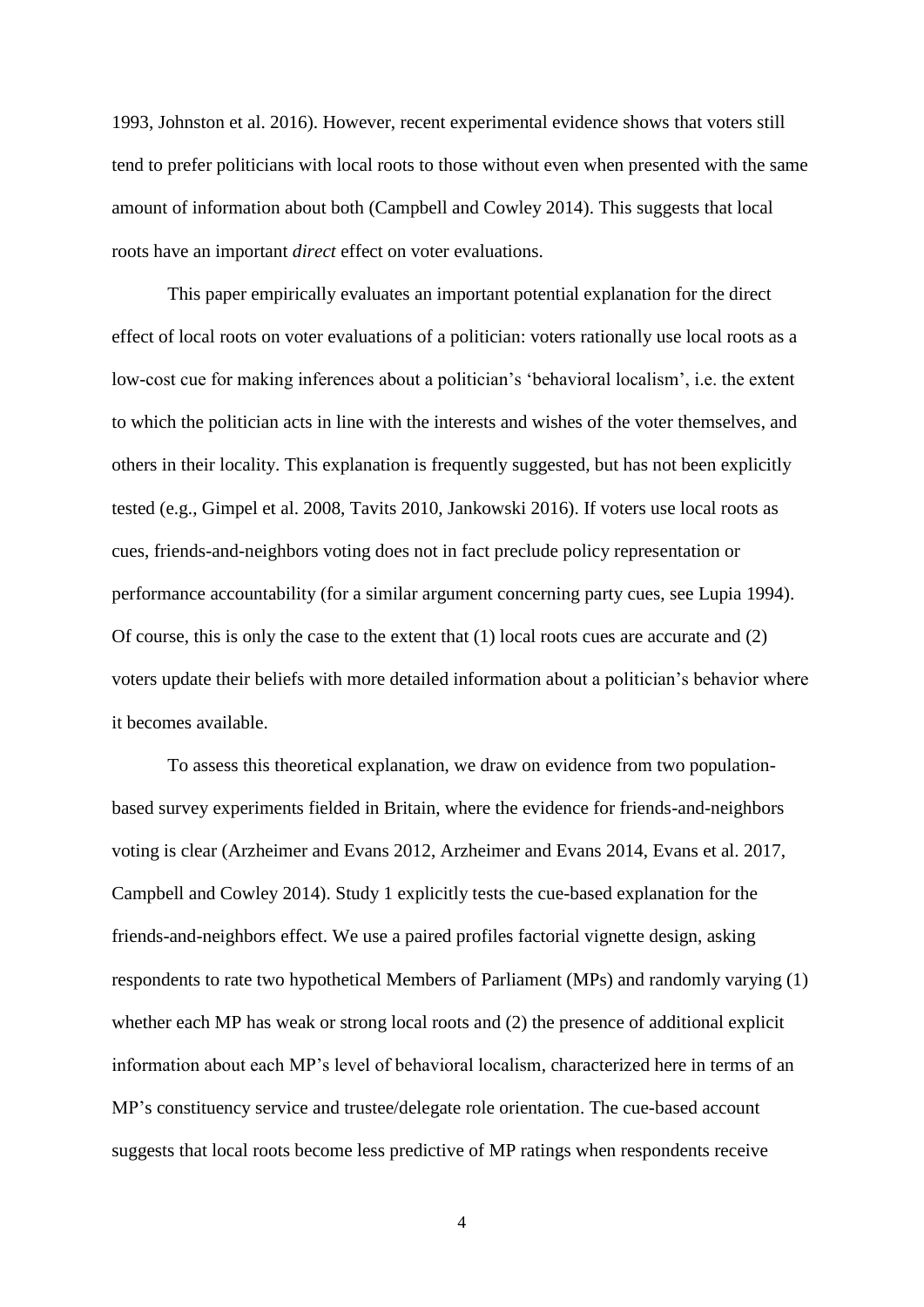information about the MP's behavioral localism. This is because respondents then no longer have to rely on local roots to make inferences concerning those aspects of MP behavior about which they now have explicit information. Our results are consistent with this expectation, and thus provide clear evidence for the cue-based account.

Nevertheless, we also find in Study 1 that local roots continue to have a notable effect on evaluations of a politician even in the presence of behavioral information. In Study 2 therefore we begin to examine whether this is because voters use local roots as a cue for aspects of MP behavior not mentioned in the treatments for behavioral localism used in Study 1. We do so, in Study 2, by drawing on a conjoint survey experiment where voters again evaluate MPs who vary in their level of local roots, but where voters also receive more extensive information about MPs' behavior and preferences, including party affiliation, ideology, policy interests, constituency service and role orientation. We find that even with this wide range of information about aspects of the MP's behavioral localism, local roots continue to have a positive impact on voters' evaluations of an MP. Thus, a cue-based account, where voters use local roots to make inferences about the set of MP attributes included in this experiment, can provide only a partial explanation for the friends-andneighbors effect. This implies that voters are using local roots as a cue for a still broader set of MP attributes or that part of the friends-and-neighbors effect is explained by an alternative mechanism, which we discuss further below.

## **Local roots as a signal of behavioral localism**

Such is the weight of evidence that local roots have positive electoral effects that some consider the friends-and-neighbors effect "a natural order, bordering on banality" (Pedersen, Kjaer and Eliassen 2007). Yet although many studies offer informed discussions of the likely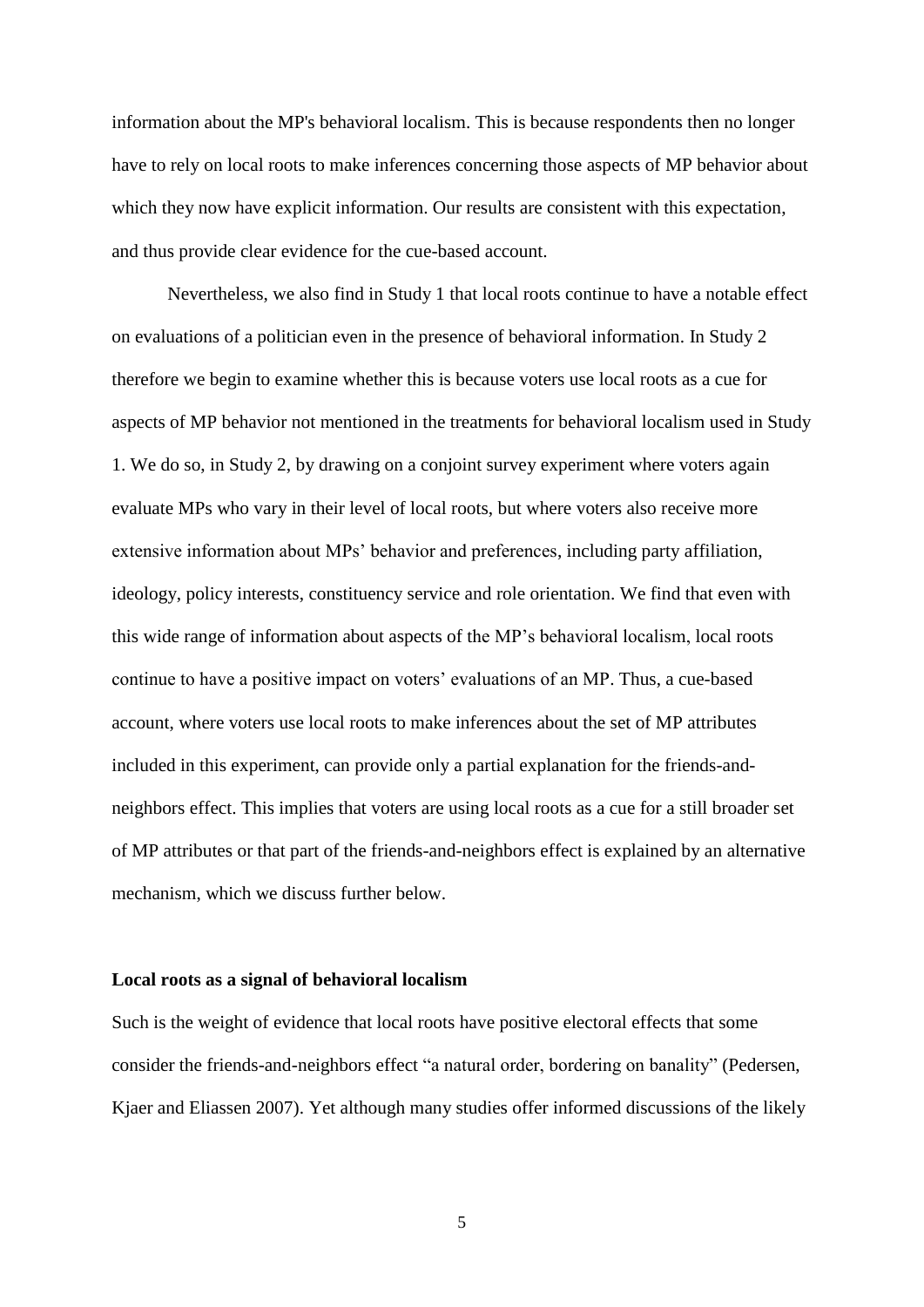causes of the friends-and-neighbors effect, few provide evidence concerning possible explanations.

The most frequent explanation put forward in the literature is that, rather than having a preference for local roots, voters use the 'localness' of a politician (descriptive localism) to infer whether that politician will act in the substantive interests of the local community (behavioral localism) (Shugart, Valdini and Suominen 2005, Tavits 2010). Mansbridge (1999: 629), for example, argues that local roots signal 'shared experience, which one might reasonably expect to promote a representative's accurate representation of and commitment to constituent interests'.

Voters may plausibly associate local roots with multiple aspects of legislator behavior. In the UK context, which we focus on here, three aspects of politicians' behavior may be particularly strongly linked to local roots in voters' minds: constituency service, role interpretation, and ideological congruence.

First, voters may infer that politicians with local roots are more likely to be good constituency servants. There is considerable evidence that British voters view MPs' constituency service activities – case and project work aimed at helping individual or groups of constituents in their interactions with government (Cain, Ferejohn and Fiorina 1987) – as one of their most important roles (Vivyan and Wagner 2016, Johnson and Rosenblatt 2007, Campbell and Lovenduski 2015). Voters may believe that MPs with local ties are more emotionally connected to the constituency and better informed about constituents' needs (Shugart et al. 2005).

Second, voters may expect politicians with local roots to listen more to local people when forming positions on policy. People prefer politicians to act as delegates rather than trustees (Carman 2006, Doherty 2013, Vivyan and Wagner 2016); if MPs with local roots have stronger ties to the area, they might be subject to stronger social pressures to act as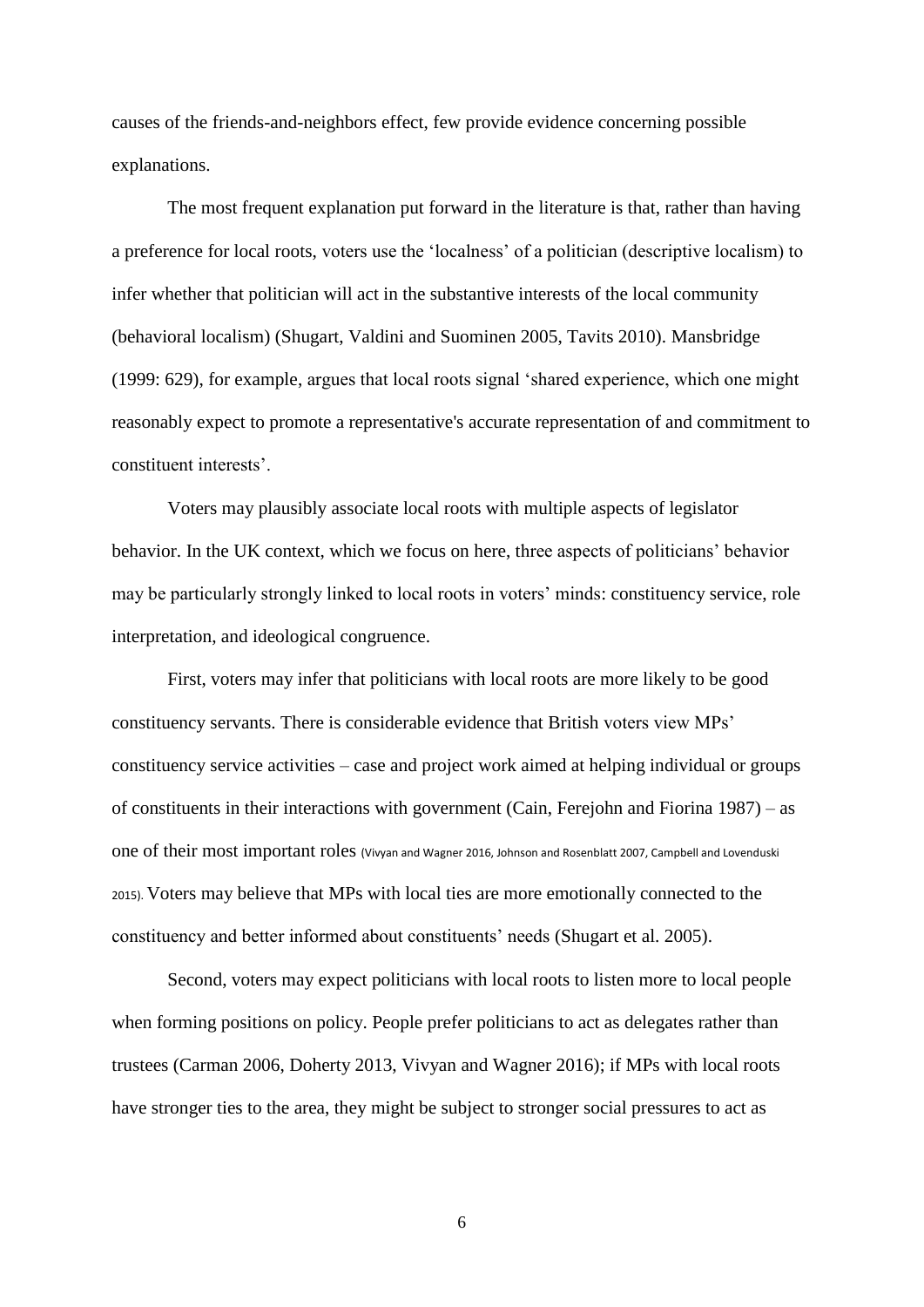delegates. This may mean that 'it is more credible for a candidate with local roots than for one without to claim to be a local servant in national decision-making' (Tavits 2010: 217).

Third, voters may believe that politicians with local roots are more likely to share their ideological outlook. There is sizeable regional variation in political preferences in many countries (Rodden 2010). If voters assume that locally-rooted MPs have similar backgrounds and are therefore more likely to share their views, they may use local roots as a heuristic for ideological congruence. This logic might also lead voters to believe that an MP with local roots will share their policy priorities (Shugart et al. 2005, Tavits 2010).

In sum, local roots may serve as a low-cost cue that voters use to infer politicians' likely behavioral localism (Popkin 1991). A testable implication of this theory is as follows: if a voter takes local roots into account because they serve as a cue for a politician's likely behavioral localism, then the voter should take local roots into account *less* when they receive explicit information concerning one or more aspects of the politician's actual behavioral localism. This is because the voter no longer needs to rely on local roots as a cue for the behavior about which they now have direct information. Our hypothesis is therefore that *the effect of descriptive localism is weakened when voters receive direct information about politicians' behavioral localism.*

Alternative explanations for friends-and-neighbors effects could include that voters value the local-ness of their political representative in and of itself (Lewis-Beck and Rice 1983). Consistent with Key's pessimistic assessment and prior research establishing the importance of group identities for political behavior (for a review, see Achen and Bartels 2016, chapter 8), this would suggest that friends-and-neighbors voting is driven by a voter's psychological bias toward politicians from the same geographic "group" as themselves (Tajfel 1970, 1982). Such an account would predict that the effects of local roots on voter evaluations should vary positively with the strength of local attachments, rather than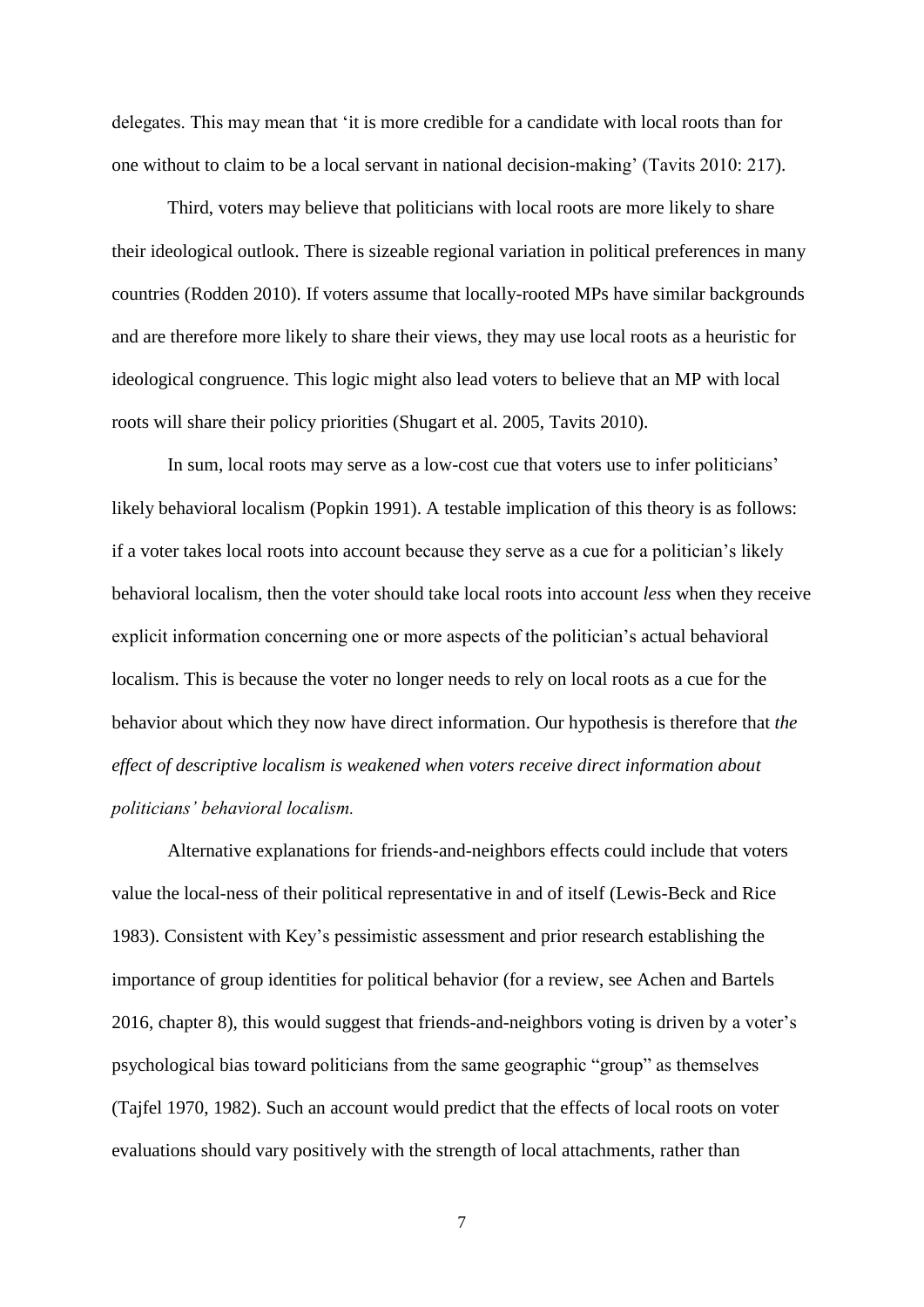depending on the presence or absence of information about behavioral localism. An alternative account posits that the friends-and-neighbors effect arises due to indirect mechanisms, either because voters receive more information about local than about non-local candidates due to the way electoral information diffuses through local social and media networks (Bowler et al. 1993, Johnston et al. 2016), or because local candidates are able to better mobilize local activists (Rice and Macht 1987b). Such an account does not involve information about a politician's local roots having any direct effect on voter evaluations of that politician.

## **Research design**

To examine the cue-based account of friends-and-neighbors voting, we rely on populationbased survey experiments fielded in the UK. Traditionally, party-based electoral competition was the key feature of elections in the UK, but there is increasing evidence of candidate effects. Despite lacking a residency requirement for its Westminster elections, there is a widespread acknowledgement within the political parties themselves that a 'local candidate' can be an electoral asset – hence claims of candidate localness are extremely frequently used as a campaign tool – and there has been a rise in the proportion of MPs with roots in their constituency (Rush 2001, Childs and Cowley 2011). Moreover, the existence of a friendsand-neighbors effect has been repeatedly demonstrated in recent observational (Arzheimer and Evans, 2012, 2014; Evans et al, 2017) and experimental studies (Campbell and Cowley, 2014) in the UK. We discuss the extent to which conclusions drawn from the UK are generalizable further in the conclusion.

We use an experimental approach because, although observational studies have undoubted benefits regarding external validity, an experimental approach has two important advantages for present purposes. First, it is difficult in observational studies to identify the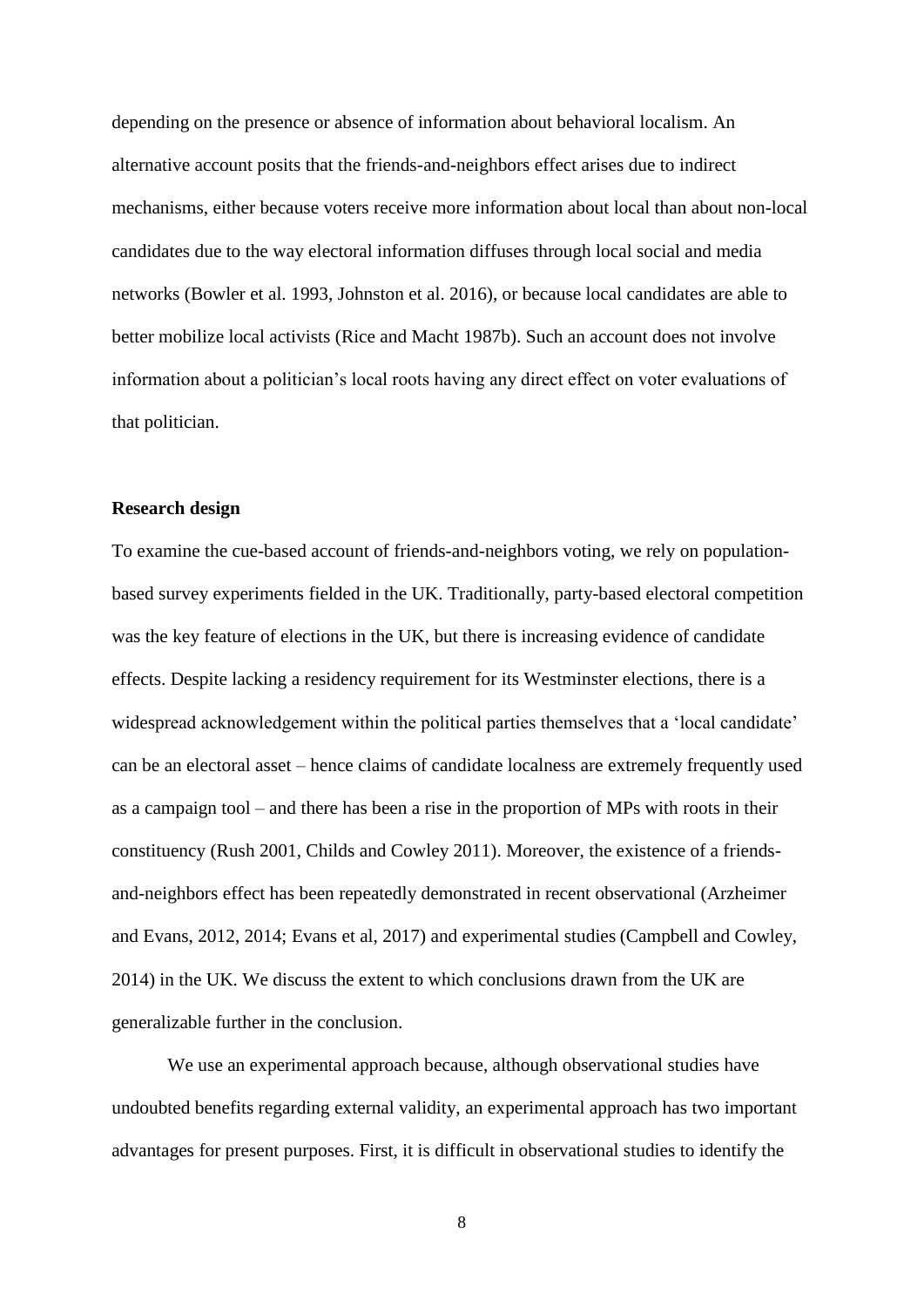effect of local roots on voter support for politicians because politicians with local roots may be more likely to run (or to be selected as a party candidate) in certain strategic contexts (Shugart et al. 2005), and more likely to behave in ways that please constituents (Carozzi and Repetto 2016, Cox et al. 2016). In our experimental approach, local roots are exogenous by design. Second, accurately identifying the effect of information – i.e. what voters know about the behavior of a politician – is crucial for conducting a precise test of our hypothesis, yet it is difficult in observational studies to fully measure and control for the information voters are exposed to about a politician. Survey measures of media exposure or candidate knowledge contain measurement error. More importantly, to the extent that the indirect friends-andneighbors mechanism proposed by Bowler et al. (1993) holds, voters' actual levels of knowledge about a politician are likely to be endogenously related to a politician's local roots because local politicians may accumulate more local media exposure. By providing information experimentally, we can ensure that what voters get told about a politician is uncorrelated with whether the politician has local roots. In addition, in observational studies different types of voter, depending on their local networks, might have access to more or less information about a politician, and this may account for heterogeneous reactions to local roots. An experimental approach is thus useful for isolating the influence of localism in a situation of controlled information provision.

#### **Study 1**

In our first study, we use a vignette experiment to test whether the presence of information concerning politicians' behavioral localism conditions the effects of their local roots in the manner predicted by the cue-based account. The experiment was fielded in August 2016 to a sample of 5,203 participants, designed to be representative of the British adult population in terms of age, gender, social class and type of newspaper readership, drawn from the YouGov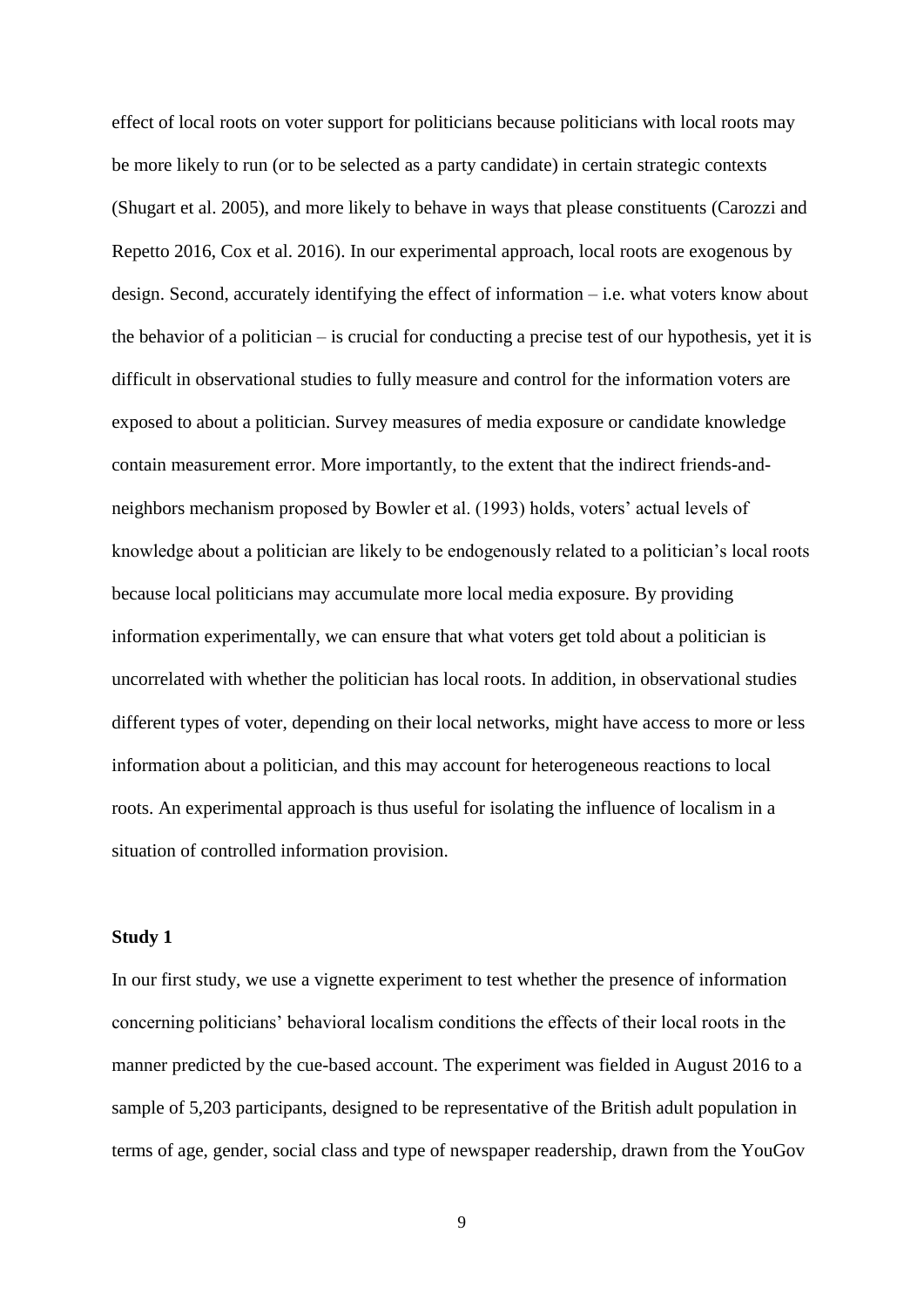online panel.<sup>1</sup> We asked respondents to evaluate hypothetical MPs based on short vignettes which varied in terms of (1) the strength of the MPs' local roots and (2) the quantity and quality of information regarding the MPs' behavior in office. If the cue-based explanation holds, then the experimental effect of the strength of local roots should be lower where voters have behavioral information and therefore do not need to rely on local roots to make inferences about an MP's likely behavior.

Each respondent was presented with two vignettes describing hypothetical Members of Parliament called Nick Cowley and Philip Campbell. We presented respondents with incumbent MPs so that we could inform respondents about what an MP does in office, i.e. their behavioral localism. Recent research suggests that paired vignette designs improve respondent engagement and external validity (Hainmueller, Hangartner and Yamamoto 2015). Our main focus in the experiment is on the first MP (Nick) and how varying his attributes affects respondents' relative support for him over Philip. The baseline preference for Nick compared to Philip is irrelevant to the study.

## [Table 1 about here]

Our experiment takes the form of a  $2\times3$  factorial design, described in Table 1 (and in Appendix A). The two local roots treatments vary only the strength of Nick's local roots. Nick either 'grew up and lives outside your local area' or 'grew up and lives in your local area'. This is realistic: in 2015, almost a third of MPs elected in the general election did not live in their constituency and historically, this is not an unusually high proportion (Norton and Wood 1993). Philip's local roots were fixed at a moderate level ('originally lived in another part of the country and moved to your local area five years ago') across conditions.

 $\overline{a}$ 

<sup>&</sup>lt;sup>1</sup> Compared to a face-to-face survey, YouGov samples yield only small differences in the distribution of most key explanatory variables and in regression models for political decisions (Sanders et al. 2007).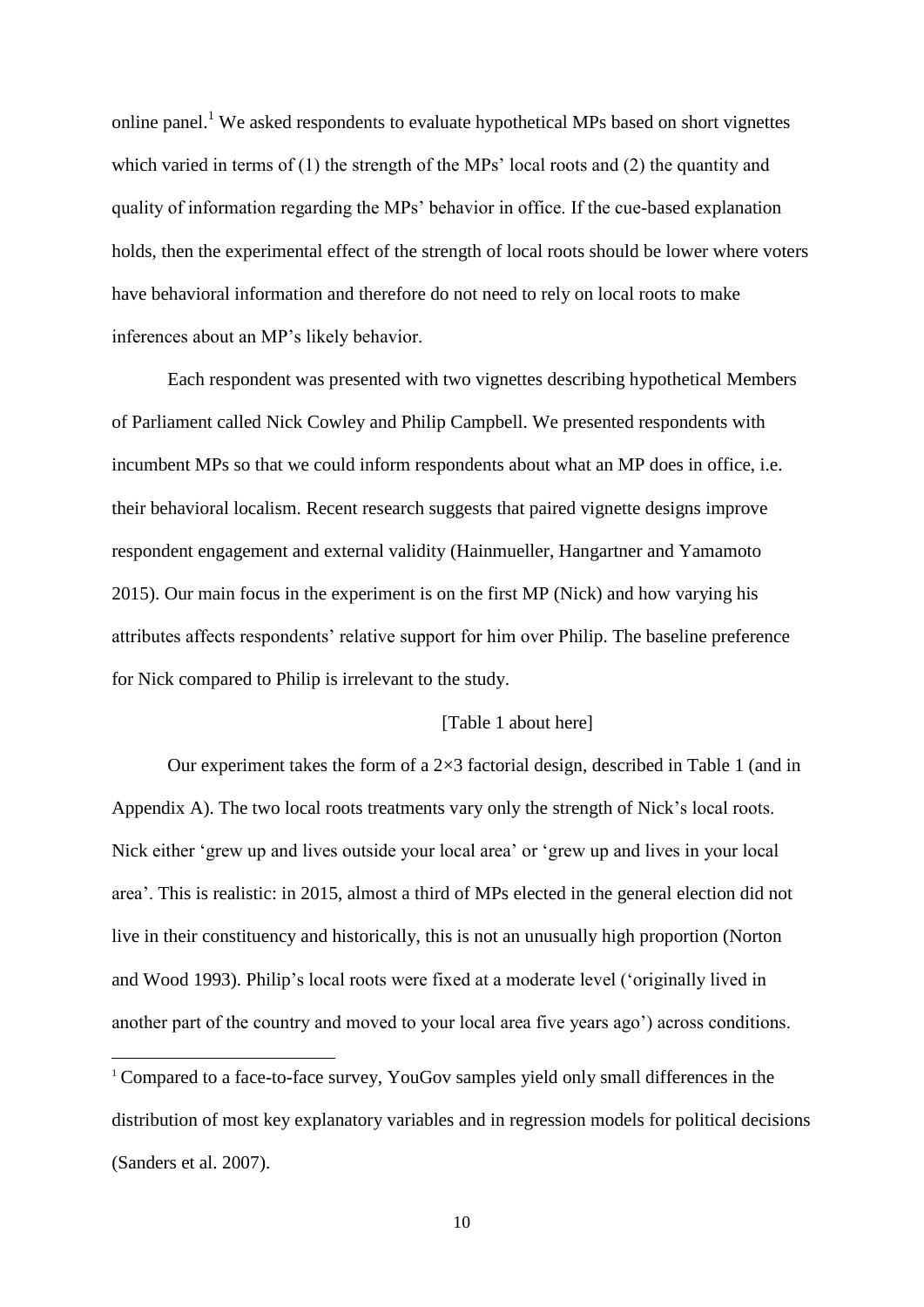The three behavioral information treatments vary whether respondents receive any information about the behavioral localism of both MPs and, where such information is provided, the nature of Nick's behavior. We operationalized behavioral localism in terms of two influential attributes (Vivyan and Wagner 2016): the relative amount of time the MP spends on constituency and national policy work; and whether the MP takes a trustee- or delegate-style approach in deciding on policy positions. Importantly, local roots plausibly serve as a heuristic for both attributes: voters could plausibly infer that MPs with local roots would spend more time on constituency service and/or listen more closely to constituents' views when deciding their policy positions. Respondents receiving the 'no behavioral information' treatment were told nothing about the behavioral localism of either Nick or Philip. Respondents receiving the 'low behavioral localism' treatment were told that Nick spends most of his time working on national policy-related matters in Parliament and adopts a trustee-style approach to policy representation. Respondents receiving the 'high behavioral localism' treatment were told that Nick spends most of his time working on constituency issues and that he adopts a delegate-style approach to policy representation. In the two latter treatments, Philip was characterized as moderate in terms of behavioral localism, spending a moderate amount of time on both constituency and national policy work and adopting a trustee-style approach to policy representation. In this experiment, our behavioral information treatments do not contain information about MP ideology, another potential attribute for which local roots are plausibly be used as a cue. This is because the primary purpose of the experiment was to detect whether some fairly minimal behavioural information reduces the effect of local roots, in line with the cue-based account. $2$ 

 $2$  Including information about MP ideology would also complicate measurement of whether a respondent is assigned to a high or low behavioral localism information condition: whereas it is reasonable to assume that all respondents would consider higher levels of constituency

 $\overline{a}$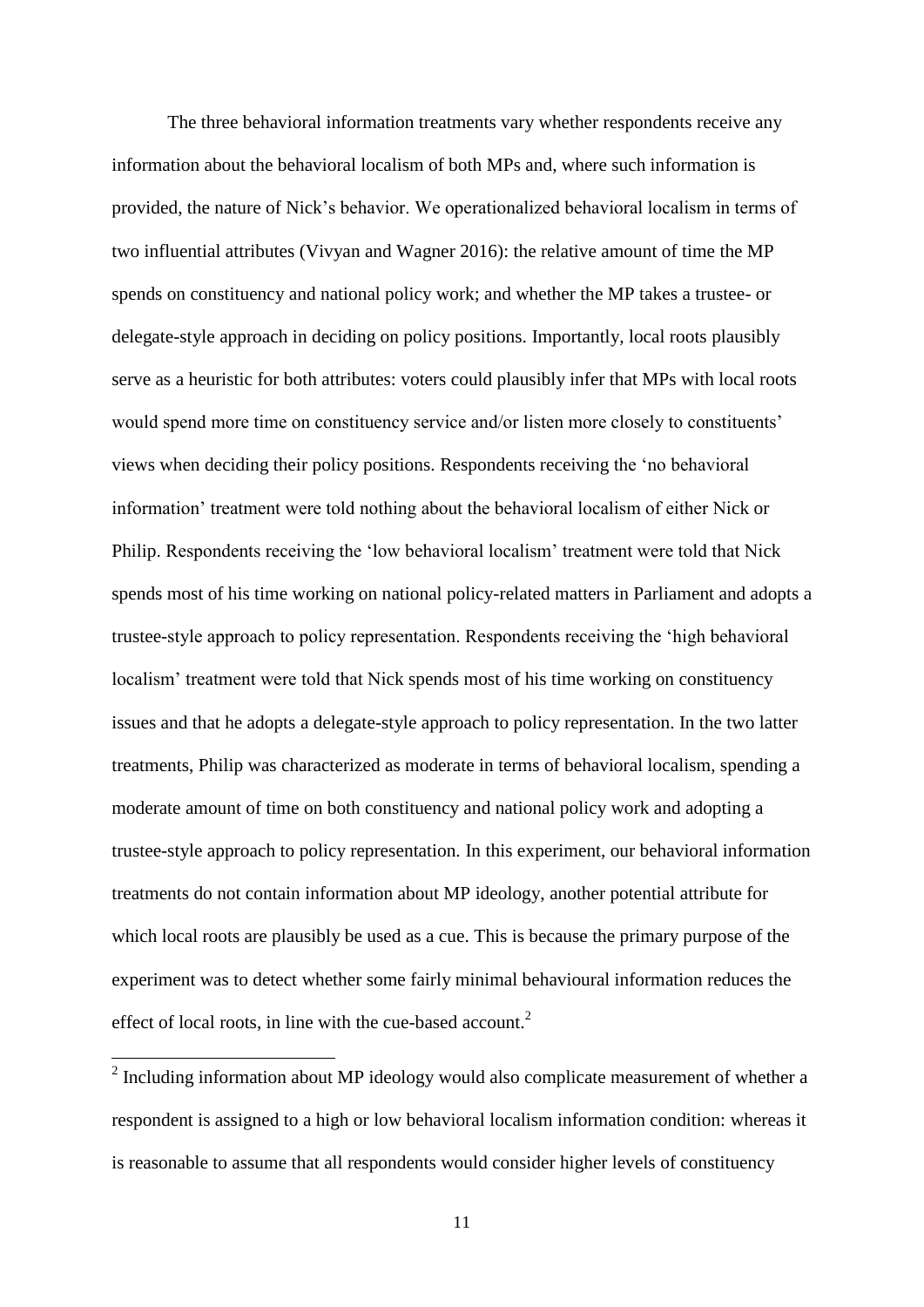We test our expectation by comparing the effect of local roots (the first varying attribute) across levels of behavioral localism (the second varying attribute). If the cue-based explanation holds, the effect of local roots should be weaker when behavioral information is provided, irrespective of whether this indicates high or low behavioral localism.

The vignettes in all conditions also contained background information about the MPs to create a reasonably realistic context where voters receive rounded information about MPs and thus need not pay attention to local roots or behavioral localism. The values of these additional attributes were fixed across experimental conditions. They were also chosen to be unobjectionable, which is important as these attributes should not affect the size of the treatment effects. This would potentially endanger the generalizability of our findings, although not the effectiveness of the experimental manipulation. We also included positive statements about the MPs' honesty and competence to ensure that voters did not dismiss either MP as completely undesirable. We did not include party labels but did tell voters in a preamble that both MPs were from the same party (information on partisanship and ideology is included in Study 2). As an example, a respondent in the 'strong local roots'/ 'no behavioral information' condition would have seen the following vignettes:

Nick Cowley is 46 years old. He grew up and lives in your local area. Before becoming involved in politics he was an accountant. He is widely regarded as clever, hard-working, and straight-talking. In terms of policies, he is interested in health and pensions. He spends on average 4 days of a working week working on local constituency issues and the remaining 1 day reviewing and working on

service and a constituency delegate role orientation as constituting higher levels of MP behavioral localism, reactions to information about an MP's ideology will depend on the respondents' own ideological preferences.

 $\overline{a}$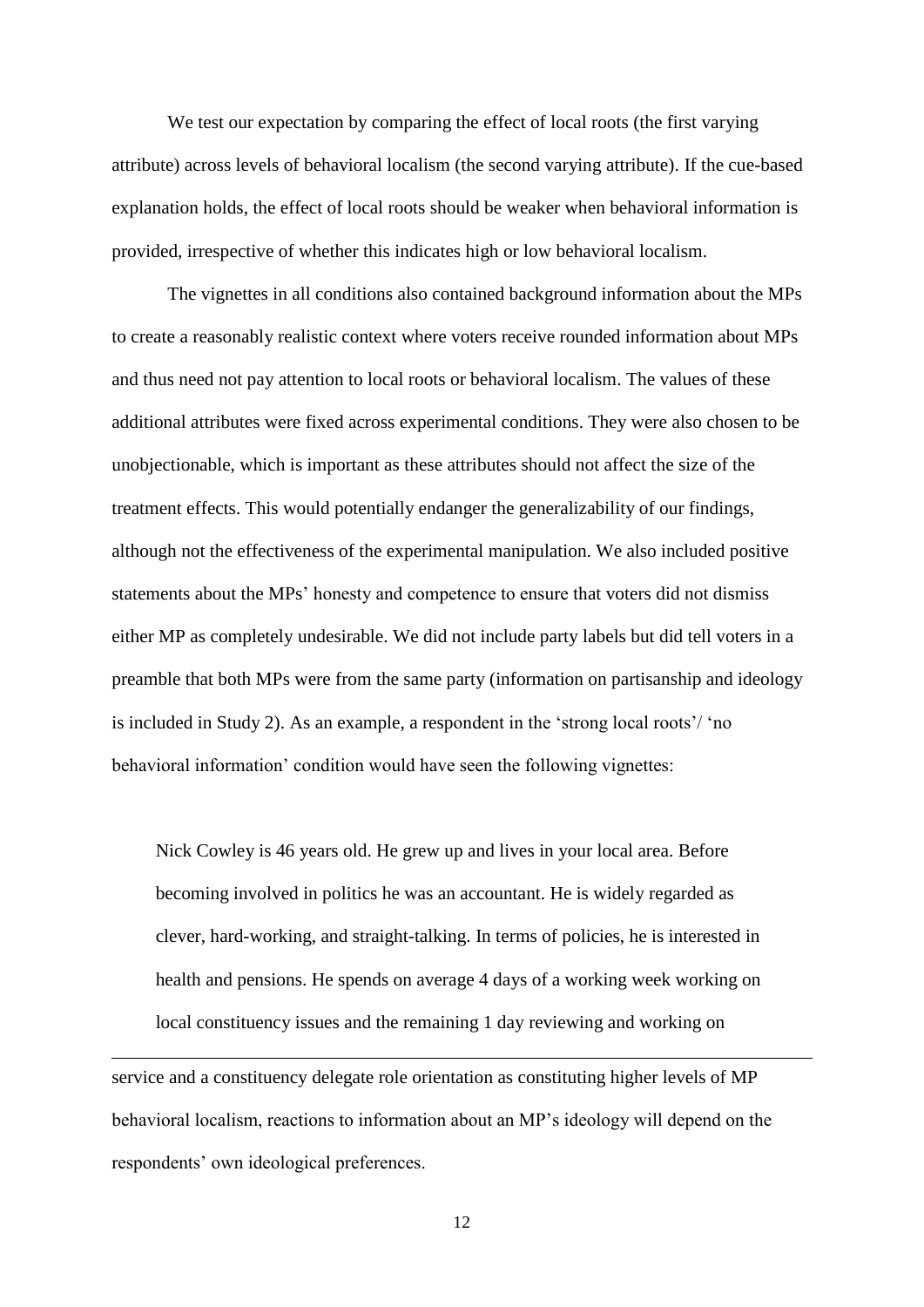national policies in Parliament. When considering policy matters, he mainly thinks about his constituents' views. He studied biology at university. In his free time, he likes watching films and reading fiction. He is married with two children.

Philip Campbell is 53 years old. He originally lived in another part of the country and moved to your local area five years ago. Before becoming involved in politics he was a teacher. He is widely regarded as diligent and honest. In terms of policies, he is interested in education and transport. He spends on average 3 days of a working week working on local constituency issues and the remaining 2 day reviewing and working on national policies in Parliament. When considering policy matters, he mainly thinks about his own personal views. He studied physics at university. In his free time, he likes running and going to the theatre. He is married with three children.

We asked respondents: 'On a scale ranging from 0 to 10, where 0 means very unhappy and 10 means very happy, how happy or unhappy would you be to have each person as your Member of Parliament?<sup>3</sup> Our dependent variable,  $Y_i$ , is respondent *i*'s *relative rating* of Nick:

 $3$  We could also have asked respondents to choose between the two MPs. However, a reduction in the estimated effect of local roots when behavioral information is provided might then occur simply because such information has a 'crowding out' effect. For example, constituency-focused MPs could be so well liked by respondents that they are almost always selected over the moderate alternative regardless of local ties. Using ratings reduces the risk of this type of mechanical effect. We report a simulation of a binary choice in Appendix B.

 $\overline{a}$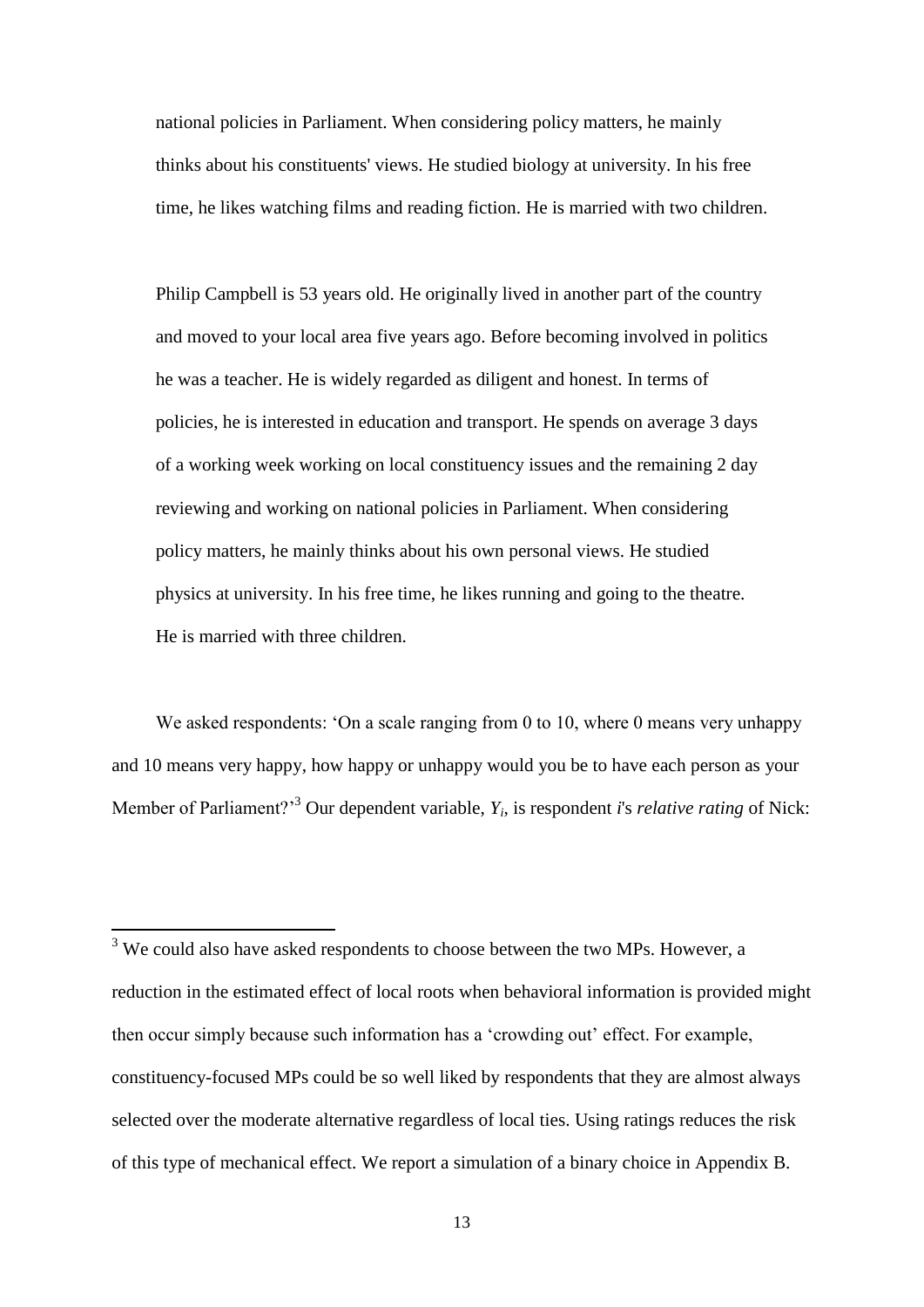the 0-10 rating of Nick minus that of Philip. $4$  We expect the magnitude of the effect of local roots to be lower among respondents who receive information about the MPs' behavioral localism. We therefore estimate the following model via OLS:

$$
Y_i = \alpha + \beta_1 D_i^{local} + \beta_2 D_i^{info} + \beta_3 (D_i^{local} \cdot D_i^{info}) + \varepsilon_i,
$$
\n(1)

where  $D_i^{local}$  indicates whether the respondent received the strong local roots treatment (1) or not (0), *D<sup>i</sup> info* indicates whether a respondent received *any* information about MPs' (high *or* low) behavioral localism (1) or not (0), and  $\varepsilon_i$  is an error term. The cue-based explanation of friends-and-neighbors voting predicts that the provision of behavioral information reduces the effect of the strong local roots treatment. Thus  $\beta_3$  should be negative.

We also test whether the effects of local roots are attenuated differently when an MP exhibits high or low levels of behavioral localism by estimating the following model:

$$
Y_i = \alpha + \beta_1 D_i^{local} + \beta_2 D_i^{low} + \beta_3 D_i^{high} + \beta_4 (D_i^{local} \cdot D_i^{low}) + \beta_5 (D_i^{local} \cdot D_i^{high}) + \varepsilon_i,
$$
 (2)

where  $D_i^{low}$  and  $D_i^{high}$  indicate low behavioral localism and high behavioral localism, respectively. Parameters *β<sup>4</sup>* and *β<sup>5</sup>* compare the effect of local roots in the presence of each of these two behavioral localism treatments to those in the absence of any behavioral localism information. Again, we expect both parameters to be negative and statistically significant.

Table 2 presents estimates of equations 1 and 2 with and without controls for pretreatment measures of: gender, age (18-24, 25-49, 50-64, 65 and above), education (Levels 1/2, Level 3, Level 4/5, No qualifications/Other/Unknown, according to the International Standard Classification of Education) and social grade (AB, C1, C2 or DE).<sup>5</sup> We use robust standard errors.

<sup>&</sup>lt;sup>4</sup> Support for the cue-based explanation is stronger if we use the raw 0-10 ratings of Nick as the dependent variable; the results are presented in Appendix B.

 $<sup>5</sup>$  In Appendix C we perform randomization and balance checks using these respondent</sup> variables.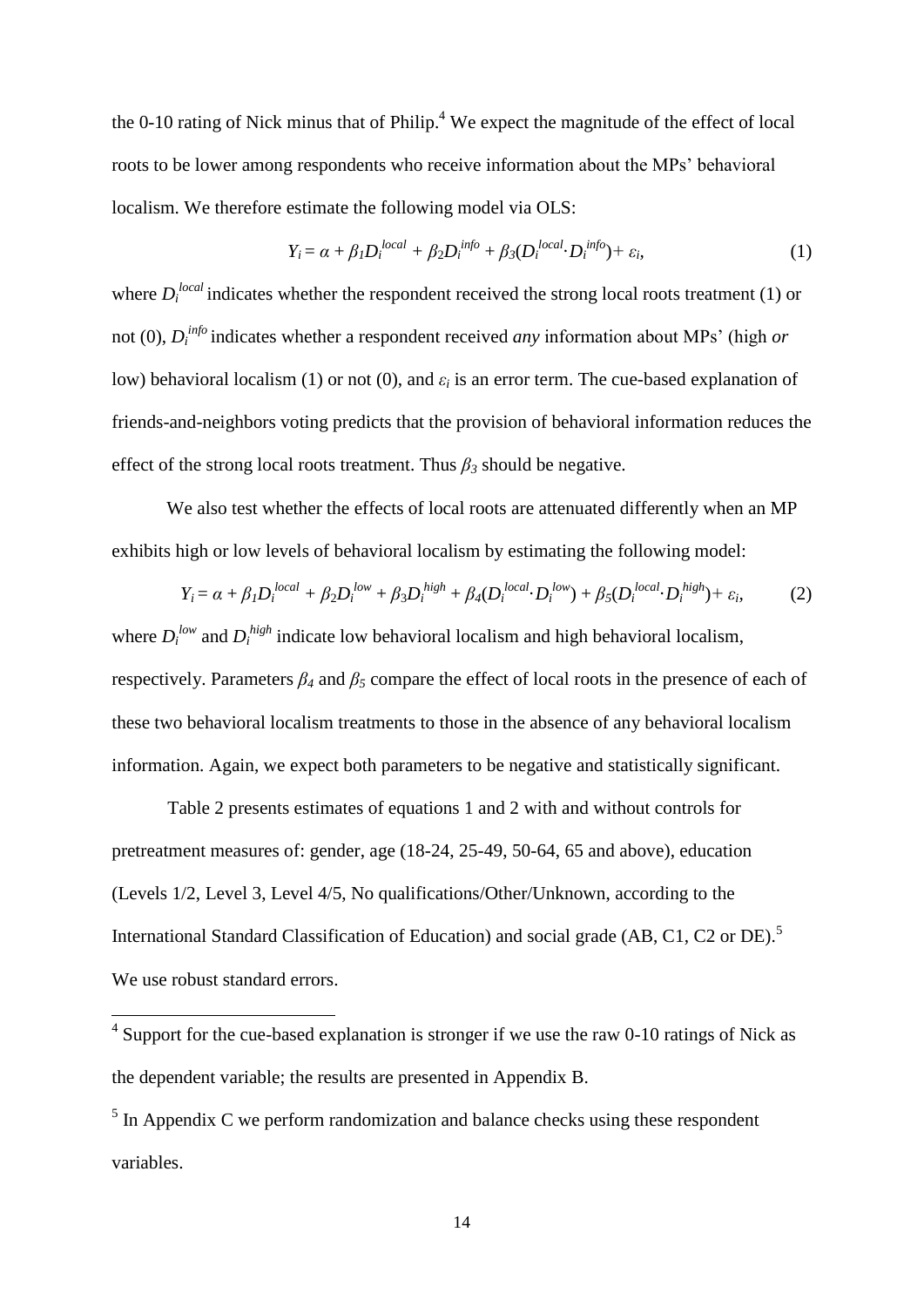#### [Table 2 about here]

In all models, the main effect of the local roots treatment is positive and significant: when respondents receive no information about behavioral localism, Nick's relative rating increases (relative to Philip) when he is characterized as having strong rather than no local roots. The negative and significant interaction term in Models 1 and 2 shows that, in line with the cue-based account of friends-and-neighbors voting, the positive effect of local roots on Nick's relative rating is attenuated when voters receive *any* information about the behavioral localism of the two MPs. The negative and significant interaction coefficients on both interaction terms in each of Models 3 and 4 shows that the positive effect of local roots is attenuated both when respondents are told that Nick is high in behavioral localism and when they are told that he is low in behavioral localism.

Based on Model 4, Figure 1a presents the predicted value of Nick's relative ratings for different combinations of the local roots (y-axis) and behavioral localism (panels) treatments. Comparing the same dot across panels shows that, conditional on a given level of local roots, Nick's relative rating is always higher when he is characterized as high in behavioral localism (bottom panel) compared to when he is characterized as low in behavioral localism (second panel) or when voters receive no behavioral localism information (top panel). The difference between the two dots in each panel is the treatment effect of local roots for each behavioral information condition.

#### [Figure 1 about here]

Figure 1b plots these treatment effects directly to show more clearly how they vary by behavioral information condition. Having local roots increases Nick's relative rating by 0.76 points when respondents receive no behavioral localism information (top panel). This effect is reduced by around a third when respondents receive behavioral localism information: to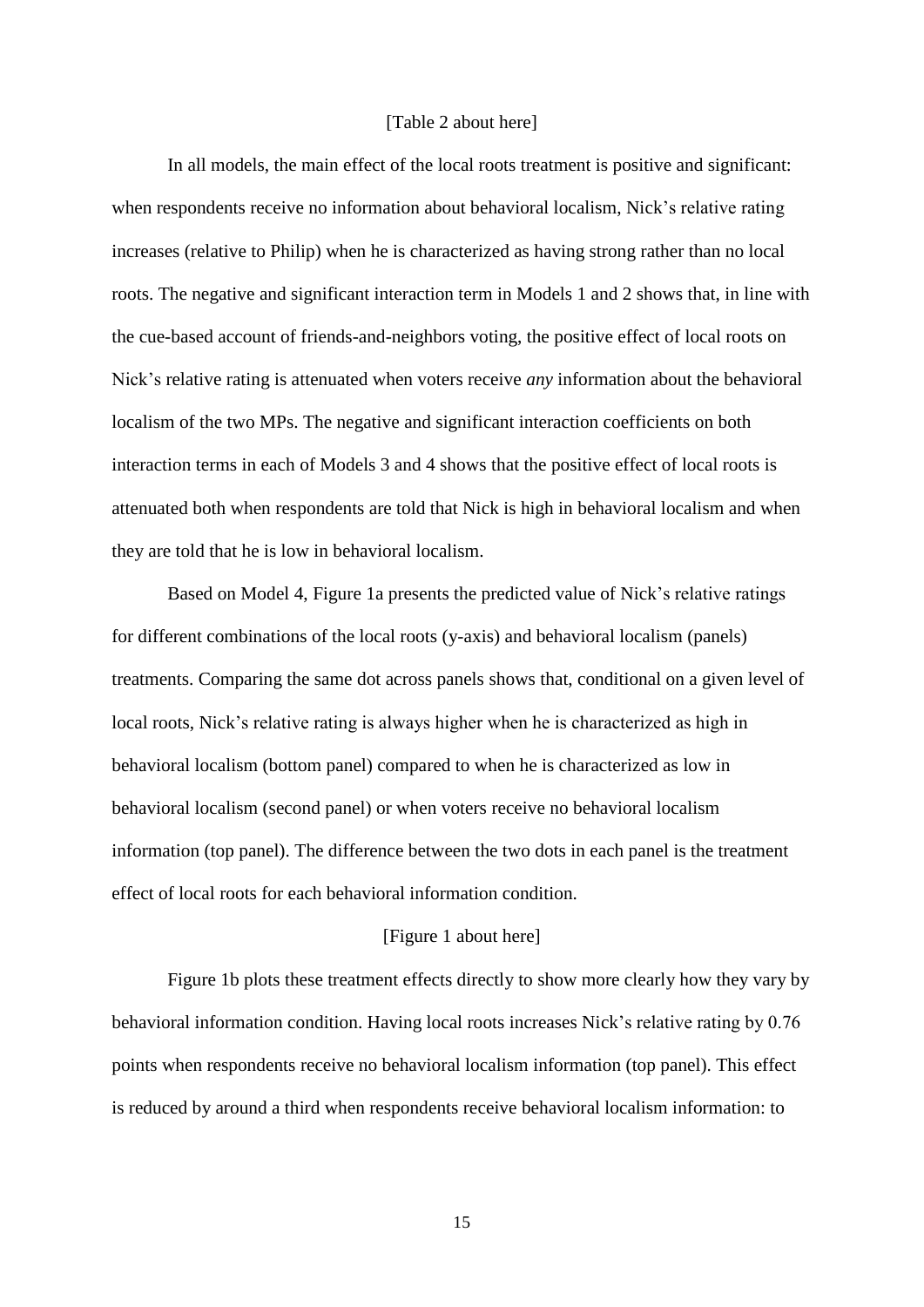0.45 when Nick is presented as low in behavioral localism (second panel), and to 0.52 when Nick is presented as high in behavioral localism (third panel).

This experiment thus provides evidence that, consistent with our expectation, the effects of local roots on voter evaluations of politicians are reduced when voters receive direct information concerning behaviors about which they might otherwise use local roots as a cue. Furthermore, we tested whether a voter's reaction to MP local roots depends on the voter's local political context and found little evidence to support such a claim.<sup>6</sup> Note, however, that although information about behavioral localism accounts for a substantial portion (around a third) of the baseline effect of local roots, the effect of local roots is still positive and significant in every row of Figure 1b. Thus, being local still has a positive impact even when voters know a reasonable amount about a politician's behavioral localism.

# **Study 2**

In Study 1 local roots continued to have a positive – albeit diminished – effect on voter evaluations of a politician even in the presence of explicit information about key aspects of the politician's behavioral localism. This may be because there are other salient aspects of behavioral localism which are not mentioned in the Study 1 treatments and for which voters are using local roots as a cue.

We present evidence concerning this possibility by drawing on the results of a conjoint analysis survey experiment (Hainmueller, Hopkins and Yamamoto 2014). In this experiment we again asked respondents to consider pairs of politicians who varied in their level of local roots. However, in contrast to Study 1, respondents in this experiment (a) always received information about the behavioral localism of the politician and (b) received

 $\frac{6}{6}$  In Appendix D we test whether a voter's reaction to MP local roots depends on the voter's local political context; we find little evidence to support such a claim.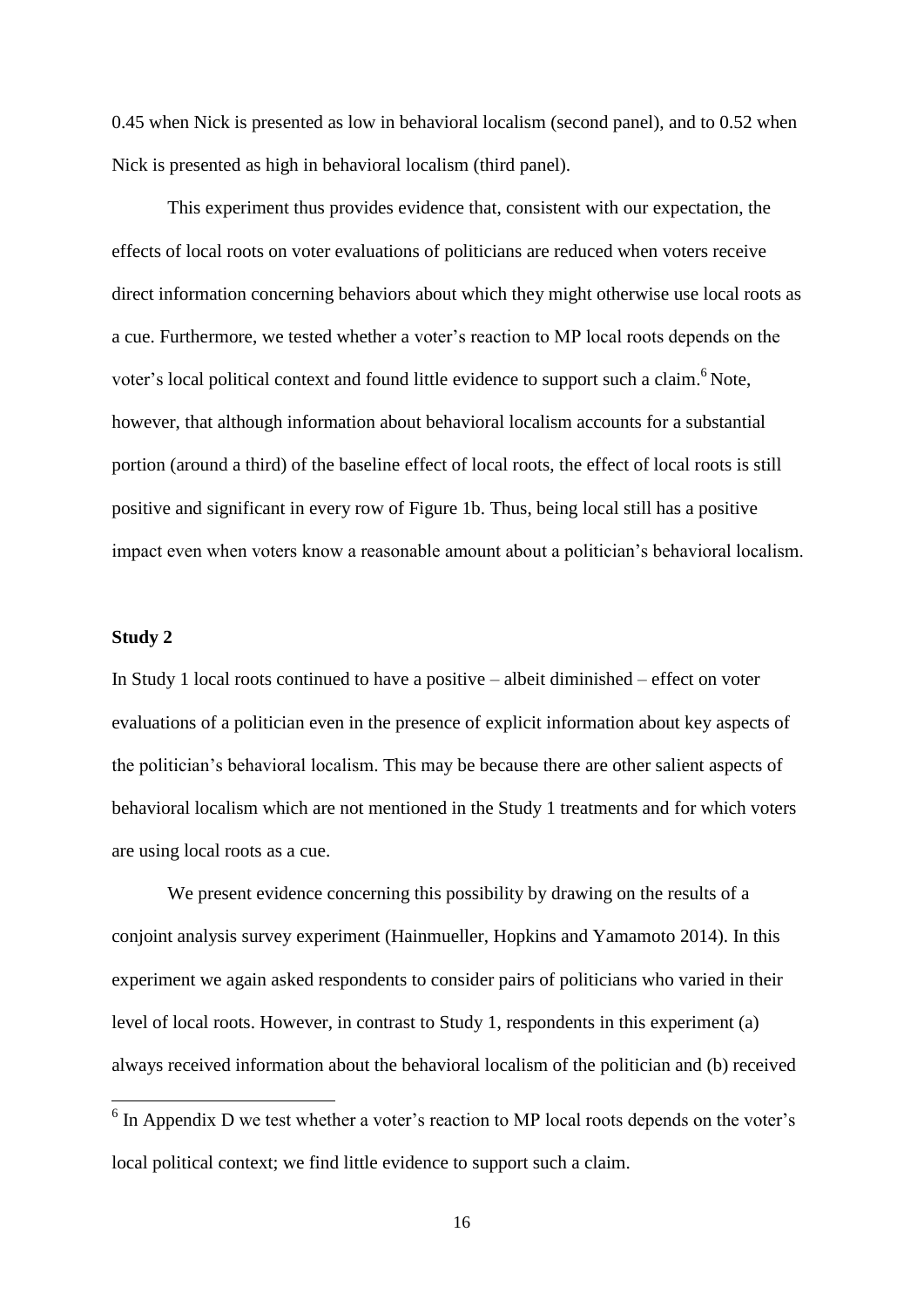information about *additional* (and plausibly salient) aspects of the politicians' behavioral localism, including information on the politicians' partisanship and their political preferences. Because of (a), this experiment does not directly test the cue-based account's prediction that the impact of local roots varies conditional on the presence or absence of information about behavioral information. Rather, this experiment is informative because of (b): it shows for the first time whether the effect of politician local roots on voter evaluations persists, or is instead 'explained away', when voters have immediate access to the richer set of information about a politician's behavioral localism examined here.<sup>7</sup> If the effect persists to a substantial degree in this experiment, this provides evidence against the notion that local roots simply act as a cue for the broader set of politician attributes considered here. This would mean that local roots serve as a cue for a still broader set of politician attributes, or that the cue-based theory may only provide a partial account of the friends-and-neighbors effect, with the remainder explained by alternative mechanisms relating to in-group bias or an intrinsic preference for descriptive representation.

The survey experiment was fielded to 1,719 respondents between 4 and 5 February 2015, again through YouGov. After a short introduction, we asked respondents to choose between a pair of hypothetical MPs. Each MP was characterized by six attributes, each of which varied randomly across two to four possible levels. MPs differed in whether they had

**.** 

 $<sup>7</sup>$  Note that this is distinct from the contribution of previous observational studies which</sup> cannot show whether voters react positively to local roots because they lack information about the behavioral localism of the candidate or because they possess that information but still value local roots for another reason. It is also distinct from the contribution of previous experimental studies (e.g., Campbell and Cowley 2014) which only test the effect of local roots in the presence of a more limited set of information about politician behavioral localism (which does not include constituency service, role orientation or politician ideology).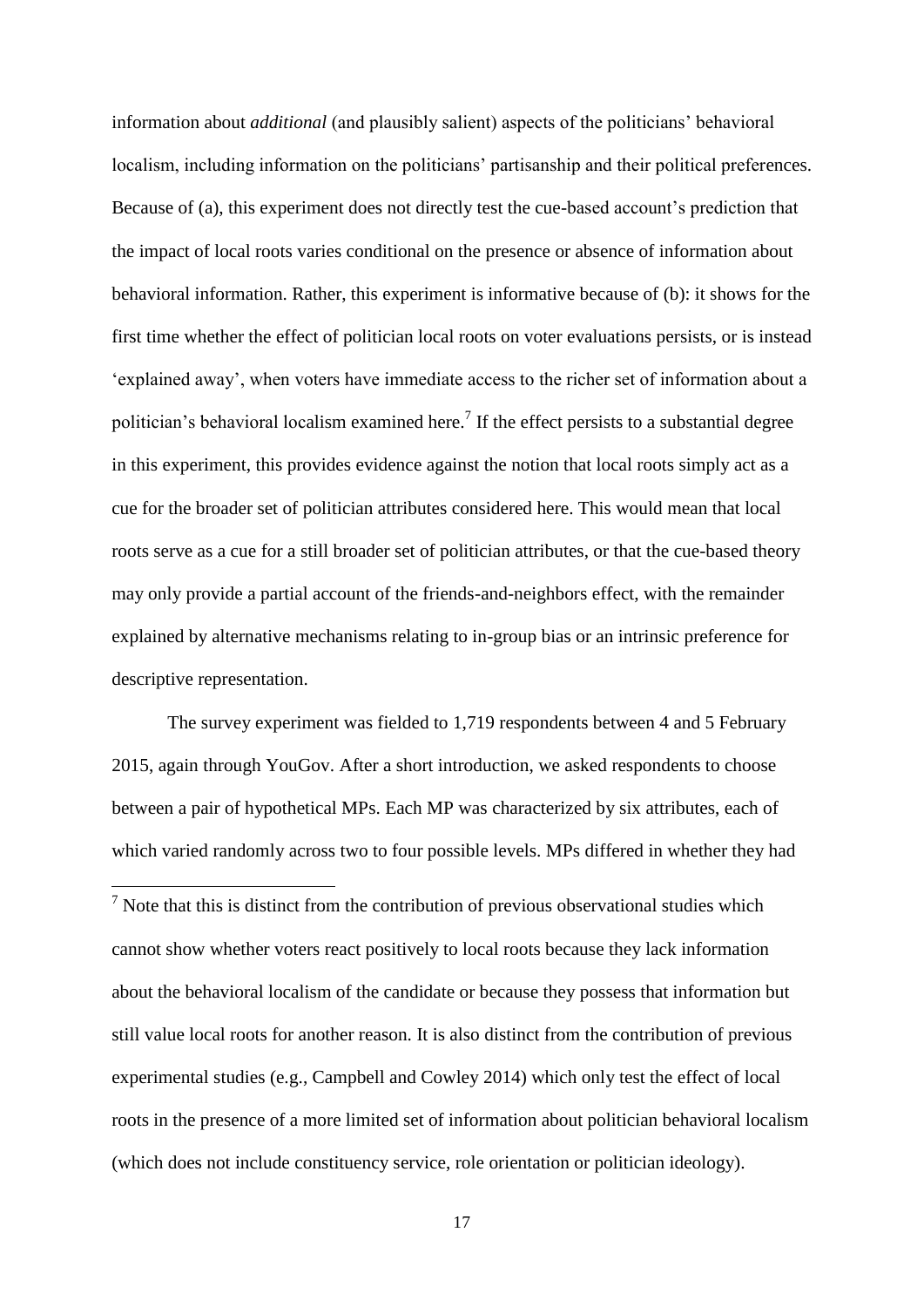local roots and also in the depth of any local roots. We included four attributes to capture behavioral localism. First, we provided information on how MPs allocated time to constituency work and national policy work, but with a greater variation in focus than in Study 1. Second, we provided information on role orientation, in which we specified whether each MP paid more attention to his or her own personal views (trustee), to those of the constituents (delegate) or those of the party when thinking about national policy. Third, moving beyond Study 1, to capture the policy preferences potentially signaled by local roots, we captured ideological congruence by providing information on the party of the MP and whether the MP was a centrist or more extreme member of their party. To capture policy emphasis, we described the main political interests of the MP as either education and health policy or economic policy and taxation; in the UK, the former are more local than the latter, as they are related to debates concerning local schools and hospitals. Finally, we also varied the gender of the MP in order to make the profiles more realistic. The precise wording used is presented in Appendix E. A screenshot is shown in Figure 2. MP attribute values were assigned randomly and independently. For our outcome variable we asked respondents: 'Based on this information, which ONE of these two MPs would you prefer to have as your MP?<sup>8</sup> A response was required, with no 'don't know' option. Respondents were presented with a total of five choice tasks.

## [Figure 2 about here]

For each respondent, we have two observations per choice task, one for each hypothetical MP they are presented with. Hence, we have  $1.719 \times 2 \times 5 = 17,190$ observations. Our quantity of interest is the *average marginal component effect* (AMCE) for

 $\overline{a}$ 

<sup>&</sup>lt;sup>8</sup> Unlike in Study 1, 'crowding out' is less of a concern in Study 2, as all respondents received the same amount of information about MPs. Hence, the simple binary choice question should not be problematic for Study 2.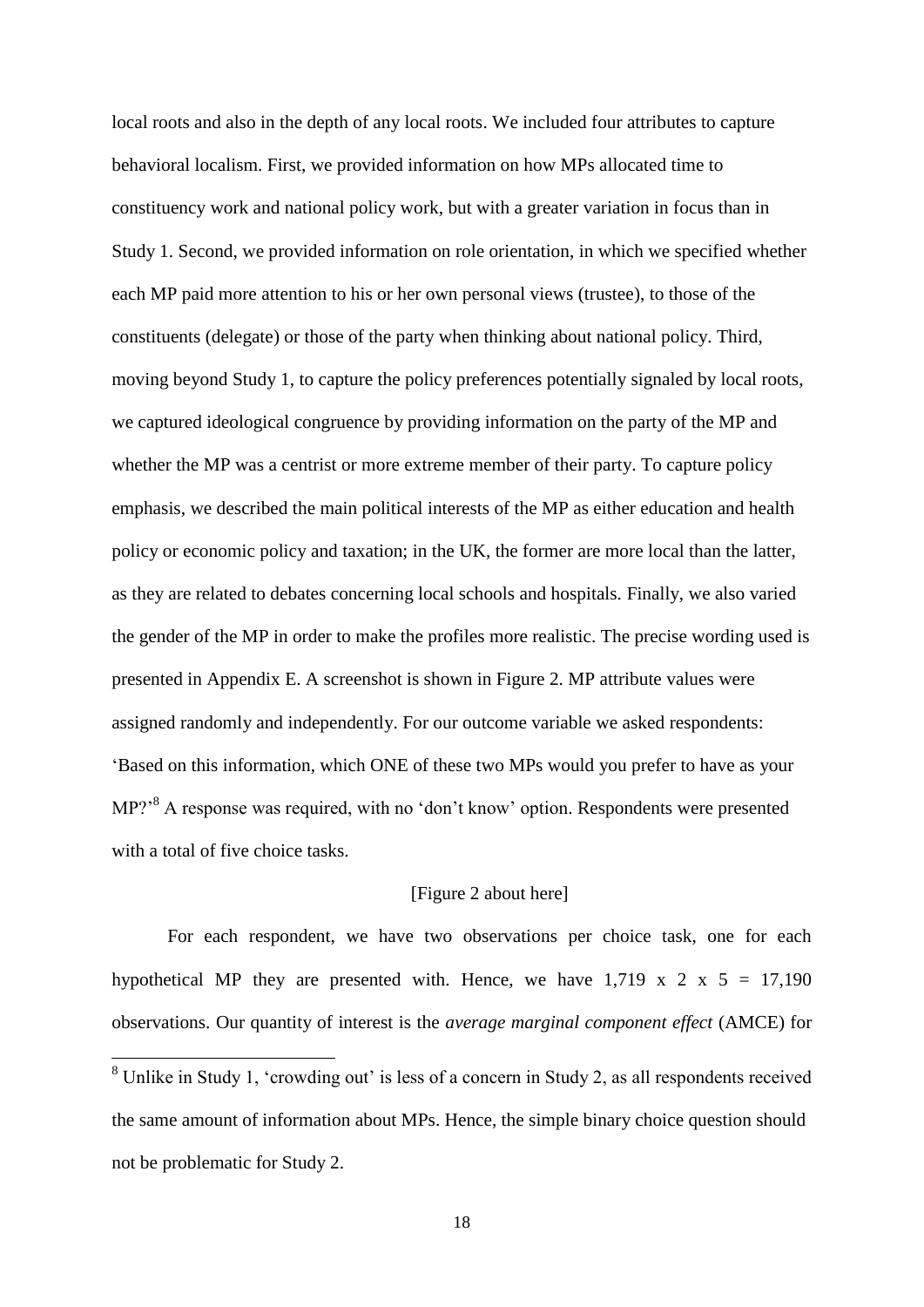each value of the MP attributes. The AMCE is the effect on the probability of an MP being chosen of a particular value of an attribute compared to a baseline value of that attribute, averaging over all possible values of all other attributes and all attributes of the other MP included in the choice task (Hainmueller et al. 2014). Since our design employs completely independent randomization, we can estimate AMCEs using simple differences-in-means obtained via OLS models where the predictors are dummy variables for the values of the attributes. Standard errors are clustered by respondent.<sup>9</sup>

Figure 3 shows the population AMCE estimates for each level of each attribute, relative to the baseline level of that attribute. The bars represent corresponding 95% confidence intervals.

# [Figure 3 about here]

For local roots, the baseline value is an MP who lives outside the constituency. The three other attribute levels are whether the MP moved to the local areas five years ago, twenty years ago, or whether the MP grew up and lives in the local area. MPs with these three attribute levels all have some minimal level of local roots and are clearly preferred to MPs who live outside of the constituency: those MPs with at least a minimal level of local roots are between 10 and 13 per cent more likely to be chosen by respondents in the choice tasks.

Note that, like the previous experiment, the conjoint analyses setup gives respondents the opportunity to ignore a characteristic if they deem it unimportant relative to other choice attributes. Yet the magnitude of the local roots effects are among the largest across all attributes in the experiment. Thus, in line with Study 1 it seems that British voters have a substantial residual preference for an MP with some local roots, even in a context where they have clear information about other attributes of the MP for which local roots act as a proxy

<sup>&</sup>lt;sup>9</sup> In Appendix F we show that the experiment satisfies a series of standard conjoint analysis diagnostics.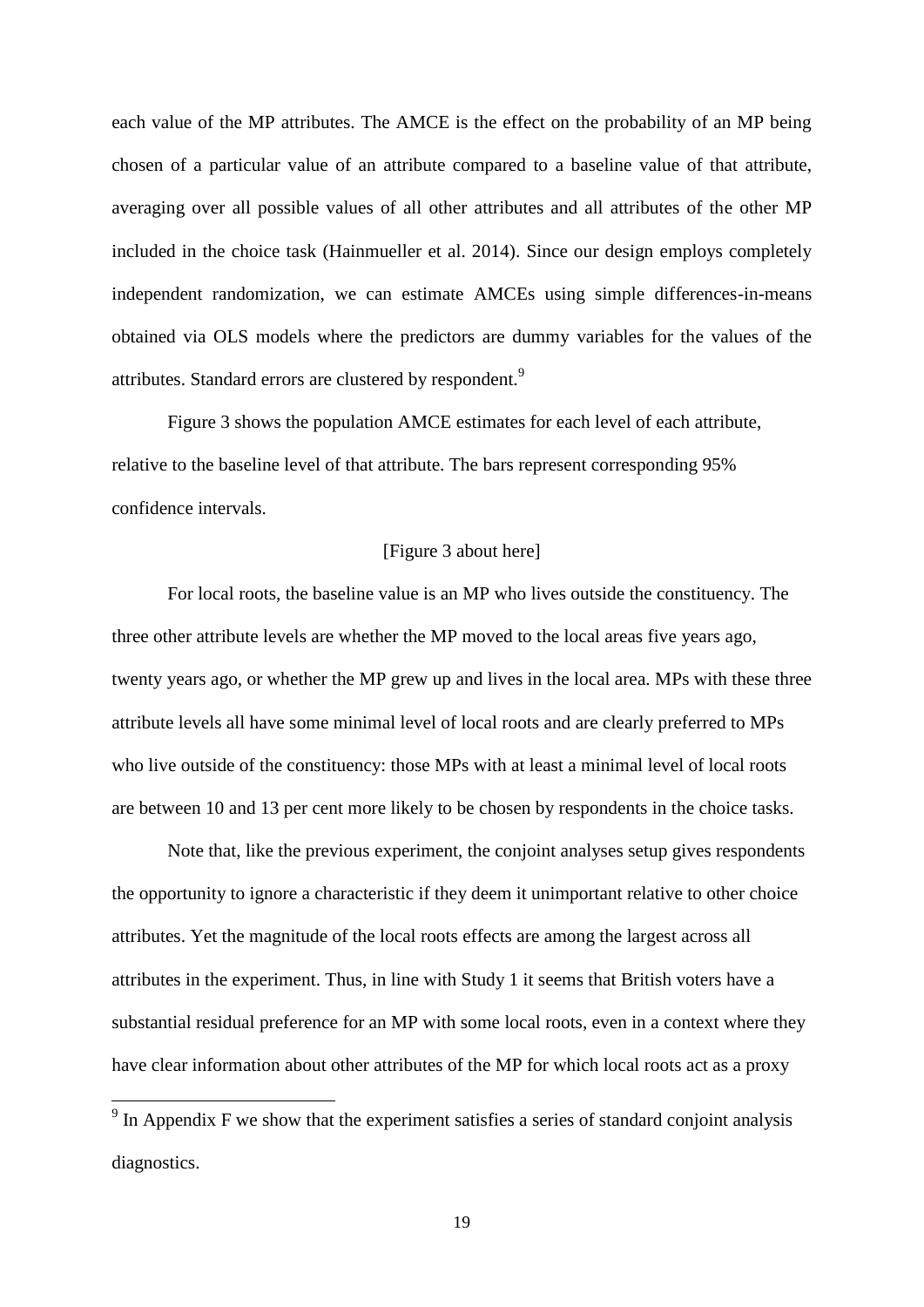and where they receive the same level of information about MPs with local roots as those without local roots.<sup>10</sup> In Appendix G we present indicative evidence that respondents' strength of local identification only weakly influences friends-and-neighbors voting.

In terms of the *depth* of an MP's local roots, MPs who moved to the local area twenty years ago or grew up and live in the area were both slightly more likely to be preferred by respondents than MPs who moved to the area around five years ago. However, these differences are not statistically significant and are small in magnitude (between 2.5 and 3 per cent) compared to the differences between MPs who live elsewhere in the country and all other types of MPs. In other words, if an MP has some minimal level of local roots and if other relevant information about the behavioral localism of the MP is available, voters do not attach much additional value to an MP having particularly deep local roots.

Because MPs in Study 2 are characterized by multiple attributes whose levels vary independently, we can model interactions to test whether the effect of local ties is conditional on the level of other attributes. When we perform F-tests for interactions between MP local ties and each remaining attribute in the experiment, we find that none are significant at the 0.05 level. This is consistent with the cue-based account, which posits that what matters for the predictive power of local roots is the presence or absence of behavioral information – not the nature of that information once it is present.

## **Discussion and conclusion**

1

 $10$  In Appendices H and I we examine the effects of party label and ideological proximity. Appendix H shows a similar pattern of effects whether the MPs are from the same- or different-parties. Appendix I shows that when we control for the interaction between the party/ideology treatment and respondent ideology, the average effects of MP local roots remain substantively unchanged from those reported above.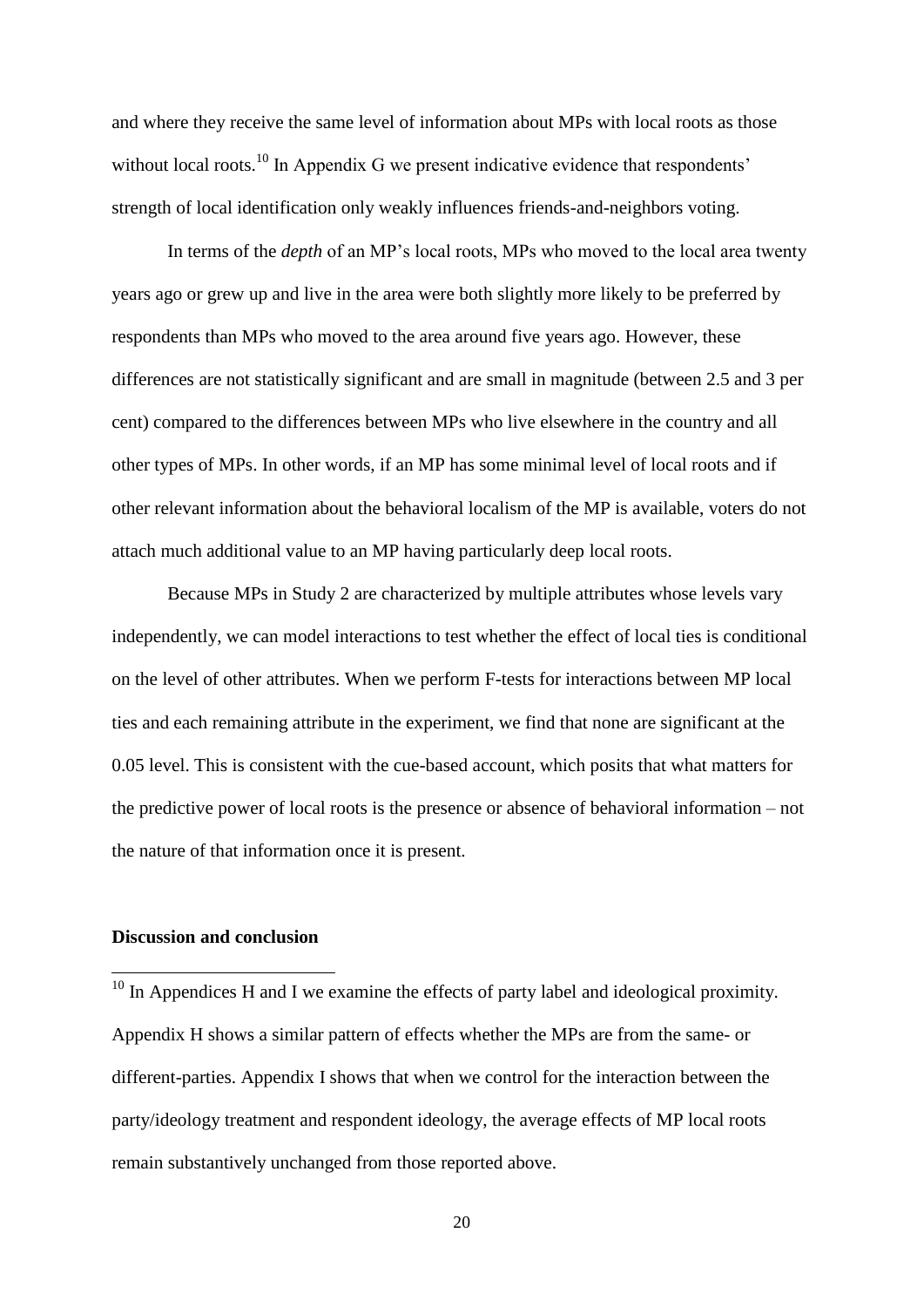Many researchers have speculated that voters use politicians' local roots as a cue to make inferences regarding their likely behavior or character, and that this mechanism is central to explaining the persistent cross-national friends-and-neighbors voting phenomenon. In this article, we provided the first experimental test for this claim. Consistent with this cue-based explanation, Study 1 showed that voters' place less weight on a politician having local roots when they also receive information about the politician's level of behavioral localism. Empirically, providing information about politician constituency service orientation and constituency policy representation reduced the effect of local roots by about a third.

That said, Study 2 showed that even if voters are provided with a rich array of information about politicians' behavior and ideological positioning, the effect of local roots remained positive and notable. In this sense, voters' positive reaction to local roots is not fully explained by a cue-based account where voters care only about are the behaviors and attributes considered in this paper. What might account for the local roots effects that we have observed but which are left un-explained by the particular mechanisms considered in this paper?

First, it may be that voters use local connections to make inferences about other politician behaviors and attributes in addition to those tested in this paper. For example, voters may also use local roots as a cue for trustworthiness. As Gimpel et al. (2008) argue, "trust is founded on the basis of common or shared interest" (234), and voters may perceive politicians with local roots as more socially invested in their community. Future research could extend the experimental designs used in this paper to test whether voters are using local roots as a cue for additional politician attributes, perhaps by asking respondents to rate politicians on various dimensions (such as trustworthiness and accessibility), and comparing the effects of local roots on these different dimensions. It could also further test the cue-based account by examining whether voters in different political systems use politician local roots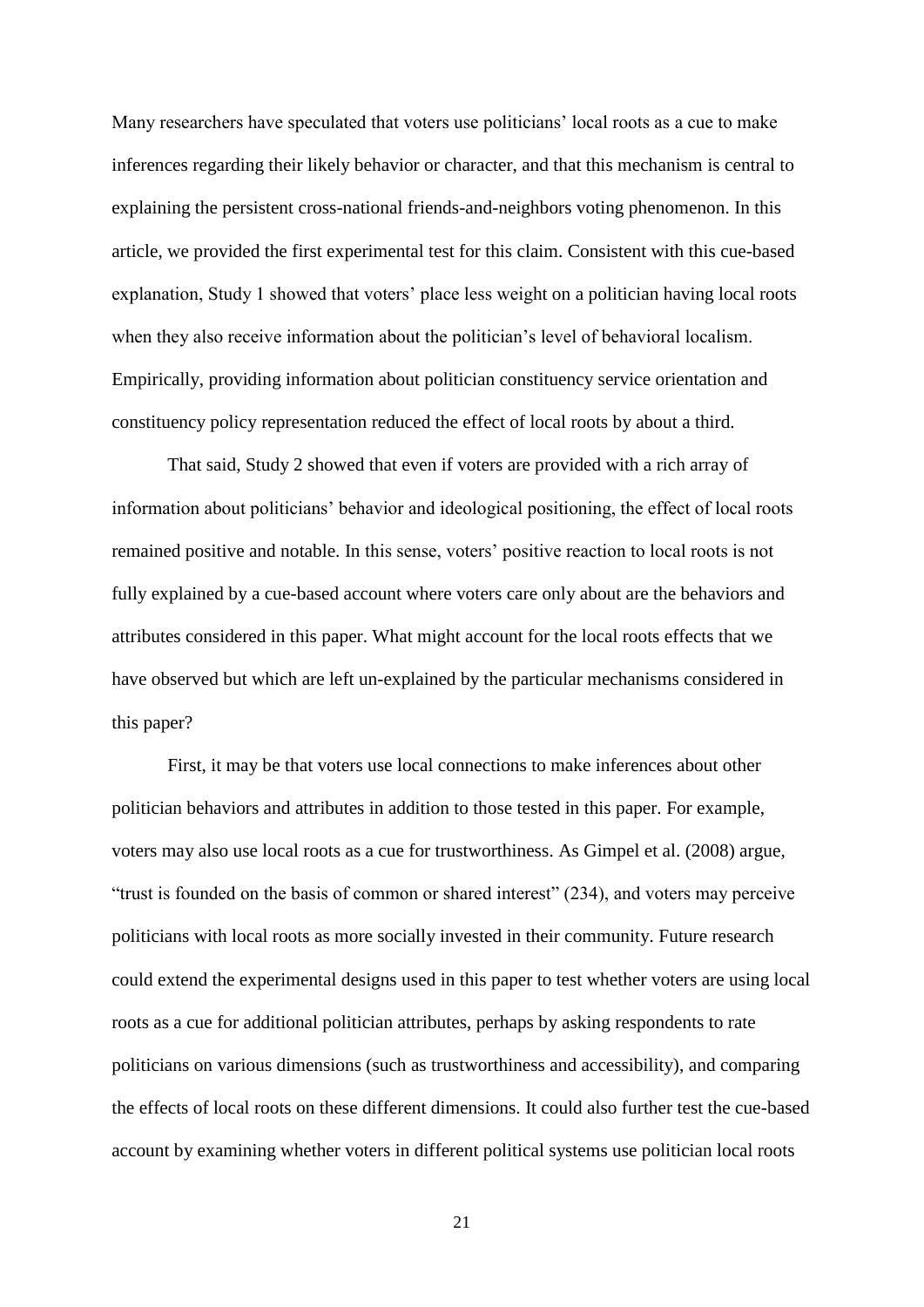as a cue for different behavioral attributes depending on which ones are most salient in that system. Whilst the cue-based account should be generalizable in the sense that the key underlying logic of the account – that voters use politician local roots to make inferences about likely politician behavior – does not vary across countries, we may still find differences in how this manifests itself. American voters, for example, might be more likely than British voters to use local roots to make inferences about a legislator's likely commitment to ensure pork-barrel spending in their region (a behavior which is less salient in Britain because of the lack of influence individual legislators can have on budget allocations).

Second, friends-and-neighbors voting may arise because voters exhibit an in-group bias towards local candidates and an out-group bias against non-local candidates. In Appendix G, for example, we present preliminary evidence from Study 2 that, contrary to an identity-based account, respondents' strength of local identification only weakly conditions the friends-and-neighbors effect. However, further research on this is clearly needed. In particular, more detailed and fine-grained measures of identities as well as experiments that prime local identities could provide further insight (see, e.g., Huddy and Khatib 2007).

Third, still other mechanisms may also explain parts of the effects of local roots seen in our experiments. For example, it could be that voters perceive politicians with roots in the area they represent as simply more legitimate than politicians who do not have such roots, in the sense that it is more "appropriate, proper and just" (Tyler 2006, 376) for people to represented by a person from their local area. One way future research might test a mechanism such as this could be to examine whether the effect of local roots persists when voters are asked to evaluate politicians who are explicitly described as representing constituencies quite different to the one in which the voter lives.

It is important to restate that the evidence in this paper solely concerns the *direct* effect that local roots have on voter evaluations of a politician. By design, our experimental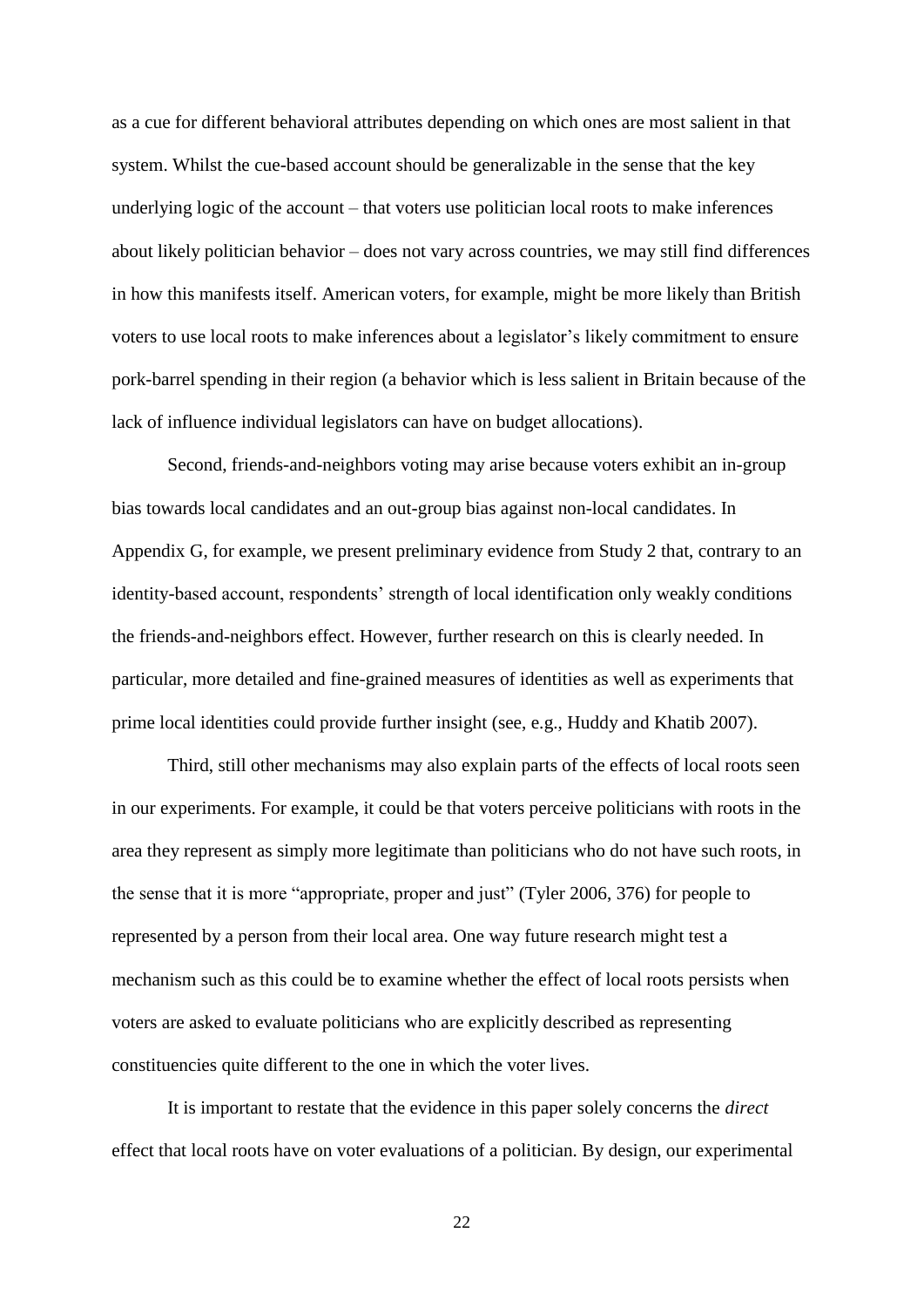approach precluded an *indirect* effect of local roots, such as potential network, campaigning, mobilization and name recognition effects. Doing so allowed us to better isolate and assess the cue- and identity-based accounts, which have so far remained untested in the friends-andneighbors literature. In other words, we can be sure that the effect of friends-and-neighbors voting is not solely due to indirect effects. Equally, however, it should be borne in mind that indirect effects may of course take on significant importance in real elections, and future friends-and-neighbors research would ideally attempt to study direct and indirect mechanisms alongside each other, to assess their relative importance. Research on real electoral races – whether observational or experimental – may well be crucial, since it is difficult to see how in a survey experiment one could adequately and realistically induce some of the indirect effects discussed above, many of which involve processes that evolve over multiple social interactions over a relatively long period of time.

We began this article by outlining the normative debate surrounding the implications of friends-and-neighbors voting for the quality of voter decision-making. Key was skeptical: to him, this phenomenon indicated the impact of irrelevant considerations. In contrast, we have shown that cue usage is part of the reason why voters support candidates with local roots. Whether this is to be welcomed depends on the accuracy of the cue, which depends in turn on the extent to which locally-rooted MPs do in fact engage in behavioral localism more than others. Recent work on Estonia (Tavits 2010), Norway (Fiva and Halse 2016) and Italy (Carozzi and Repetto 2016) shows that local roots affect the way MPs behave in office. Cross-national evidence also indicates that locally-rooted MPs are more independent from their party (Tavits 2009, Tavits 2010). Yet, locally-rooted MPs may also shirk their duties if voters use local roots as a cue rather than evaluating MP behavior. The normative implications of our findings on friends-and-neighbors voting are thus nuanced and highlight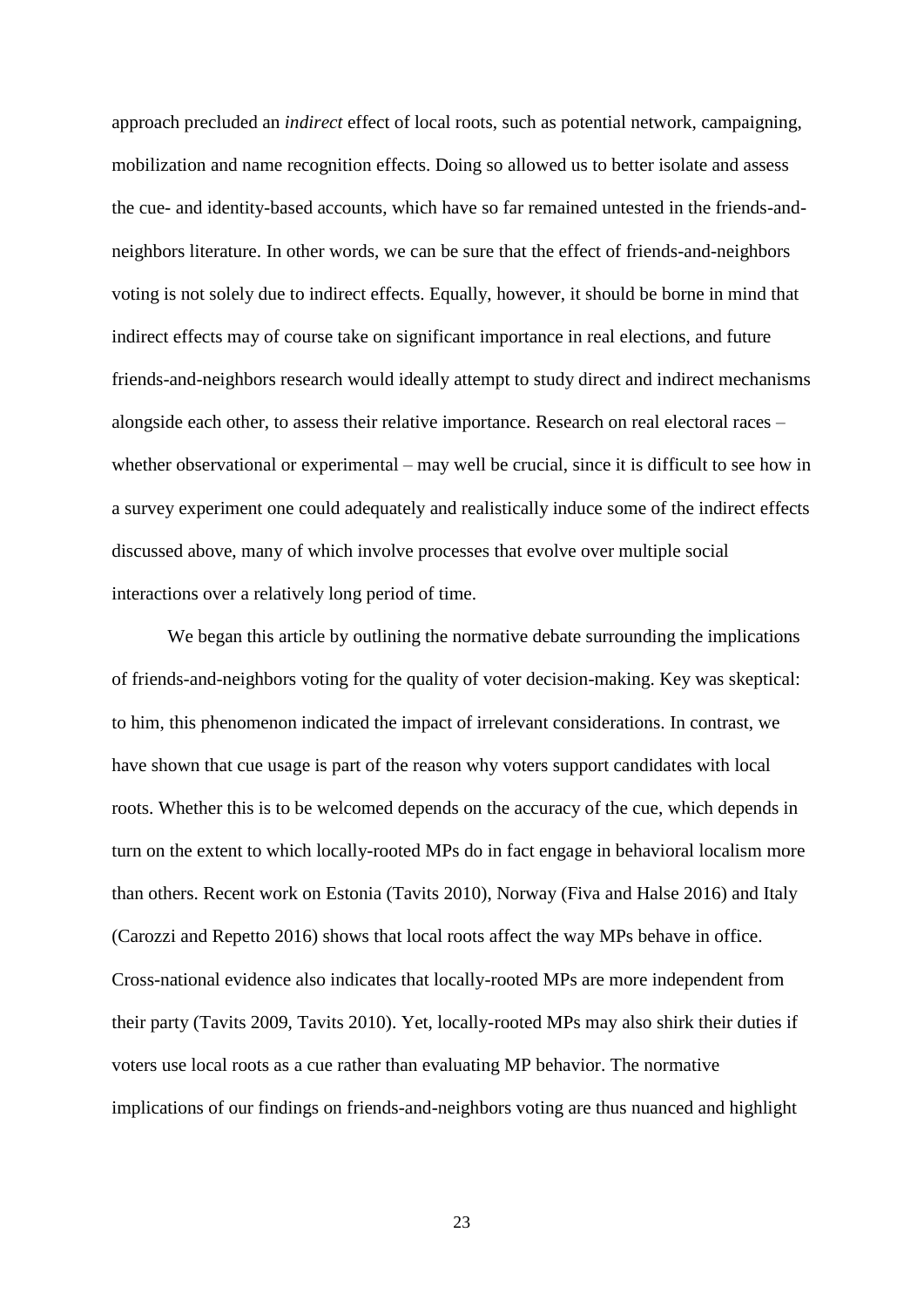the need for further work examining not just voter decision-making but also politician behavior.

# **Acknowledgements**

We would like to thank the universities of Durham, Vienna, and Nottingham, as well as Birkbeck University of London and Queen Mary University of London for funding the research. We are grateful to participants in panels at EPSA and EPOP and colleagues who took part in seminars at the University of Essex and Durham University for their very helpful comments and we would especially like to thank editors and reviewers at JOP who suggested ways to improve the article.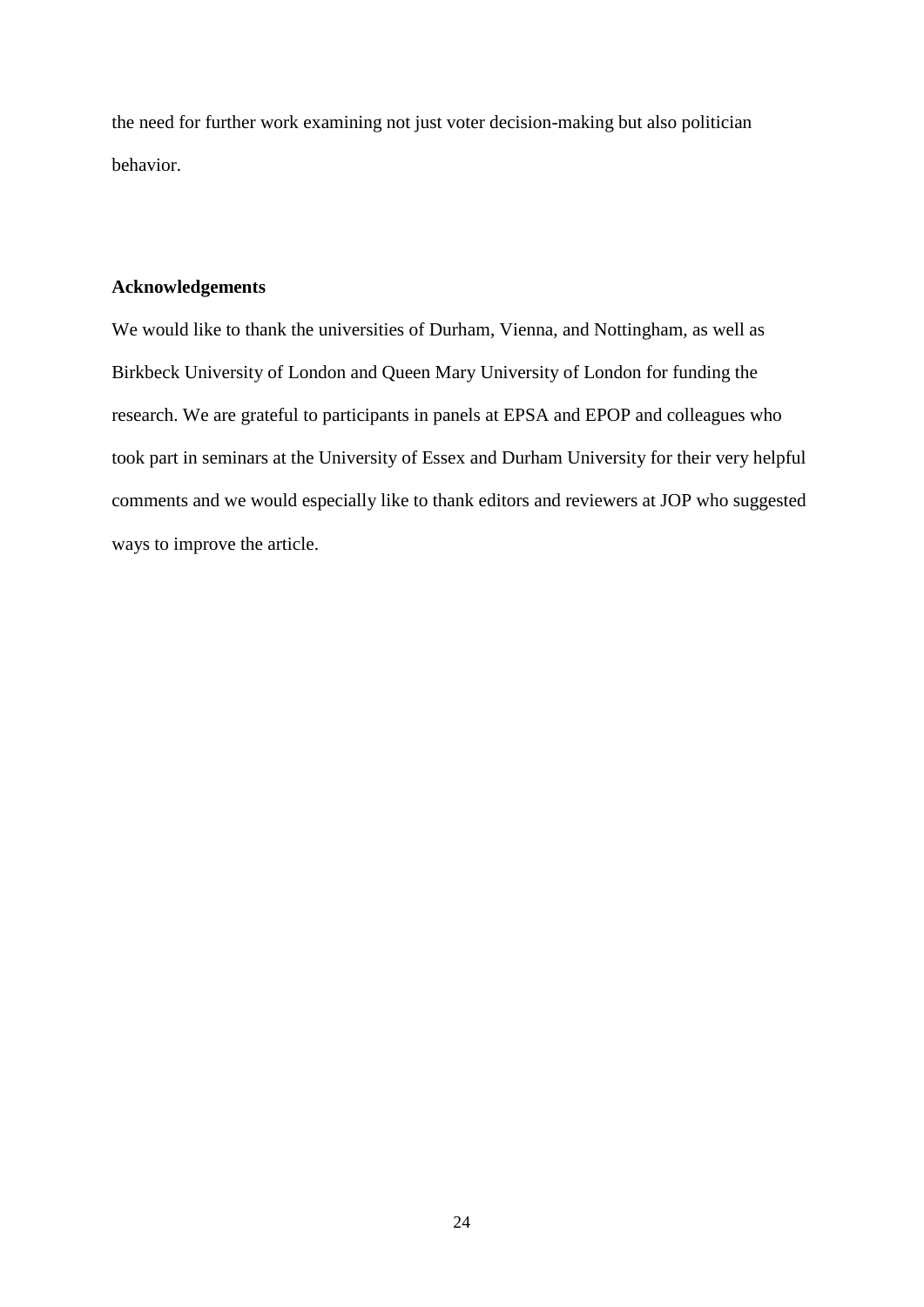## **References**

- Achen, C. & L. Bartels. 2016. *Democracy for Realists: Why Elections Do Not Produce Responsive Government*. Princeton, NJ: Princeton University Press.
- Arzheimer, K. & J. Evans (2012) Geolocation and voting: candidate-voter distance effects on party choice in the 2010 General Election in England. *Political Geography,* 31**,** 301- 310.
- --- (2014) Candidate geolocation and voter choice in the 2013 English county councl elections. *Research and Politics,* 1**,** 1-9.
- Blais, A., E. Gidengil, A. Dobrzynska & N. Neil (2003) Does the Local Candidate Matter? Candidate Effects in the Canadian Election of 2000. *Canadian Journal of Political Science/Revue canadienne de science politique,* 36**,** 657-664.
- Bowler, S., T. Donovan & J. Snipp (1993) Local Sources of Information and Voter Choice in State Elections. *American Politics Quarterly,* 21**,** 473-489.
- Cain, B., J. Ferejohn & M. Fiorina. 1987. *The Personal Vote: Constituency Service and Electoral Independence*. Cambridge, MA: Harvard University Press.
- Campbell, R. & P. Cowley (2014) What voters want: reactions to candidate characteristics in a survey experiment. *Political Studies,* 62**,** 745-765.
- Campbell, R. & J. Lovenduski (2015) What should MPs do? Public and parliamentarians' views compared. *Parliamentary Affairs* 68**,** 690-708.
- Carman, C. J. (2006) Public preferences for parliamentary representation in the UK: an overlooked link? *Political Studies,* 54**,** 103-122.
- Carozzi, F. & L. Repetto (2016) Sending the pork home: Birth town bias in transfers to Italian municipalities. *Journal of Public Economics,* 134**,** 42-52.
- Childs, S. & P. Cowley (2011) The politics of local presence: is there a case for descriptive representation? *Political Studies,* 59**,** 1-19.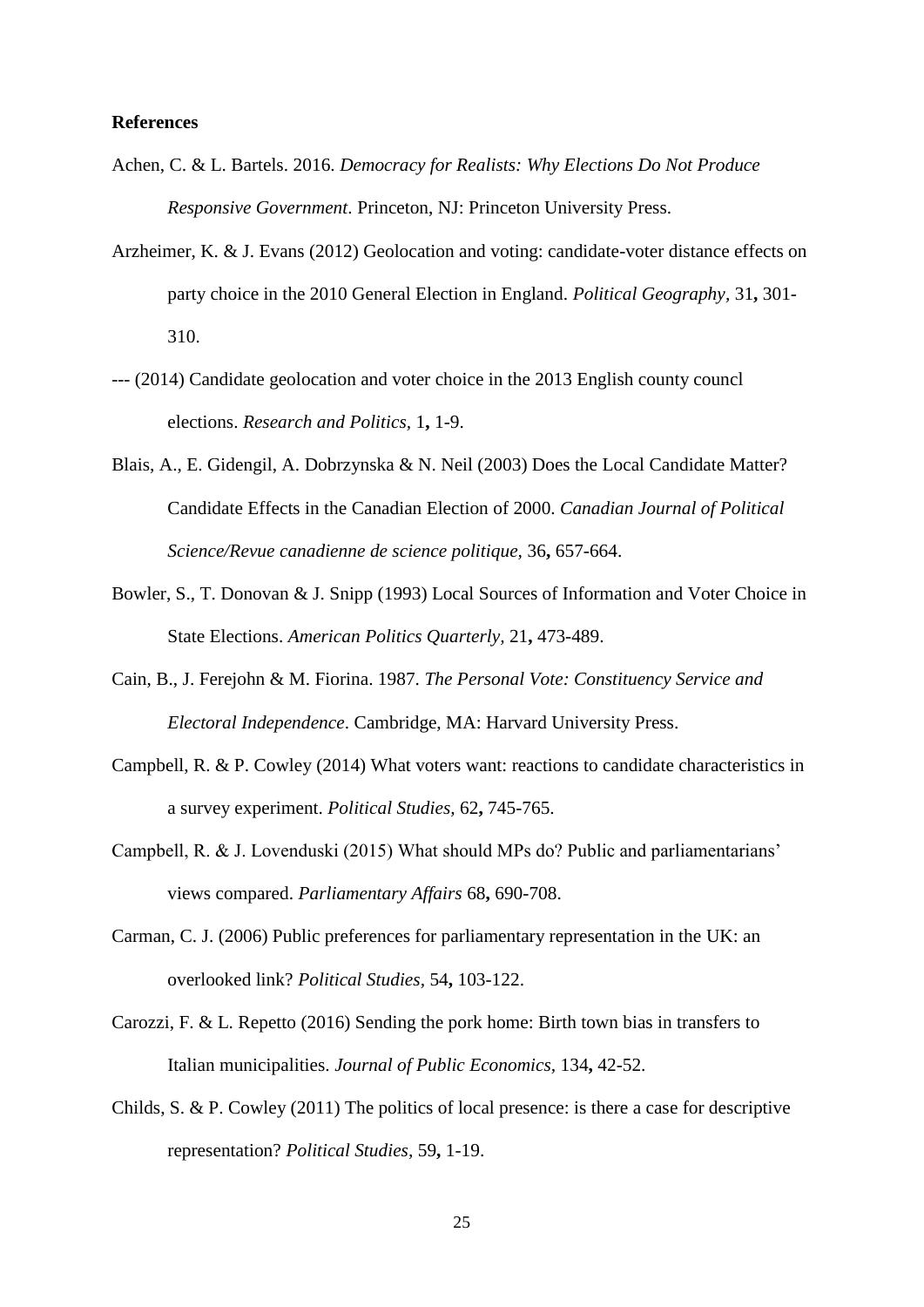- Cox, G. W., J. H. Fiva & D. M. Smith (2016) The Contraction Effect: How Proportional Representation Affects Mobilization and Turnout. *The Journal of Politics,* 78**,** 1249- 1263.
- Cutler, F. (2002) The simplest shortcut of all: sociodemographic characteristics and electoral choice. *The Journal of Politics,* 64**,** 466-490.
- Doherty, D. (2013) To Whom Do People Think Representatives Should Respond: Their District or the Country? *Public Opinion Quarterly,* 77**,** 237-255.
- Evans, J., K. Arzheimer, R. Campbell & P. Cowley (2017) Candidate localness and voter choice in the 2015 General Election in England. *Political Geography,* 59**,** 61-71.
- Fiva, J. H. & A. H. Halse (2016) Local favoritism in at-large proportional representation systems. *Journal of Public Economics,* 143**,** 15-26.
- Gallagher, M. (1980) Candidate selection in Ireland: the impact of localism and the electoral system. *British Journal of Political Science,* 10**,** 489-503.
- Garand, J. (1988) Localism and Regionalism in Presidential Elections: Is there a Home State or Regional Advantage. *The Western Political Quarterly,* 41**,** 85-103.
- Gimpel, J., K. Karnes, J. McTague & S. Pearson-Merkowitz (2008) Distance-decay in the political geography of friends-and-neighbors voting. *Political Geography,* 27**,** 231- 252.
- Górecki, M. A. & M. Marsh (2012) Not just 'friends and neighbours': Canvassing, geographic proximity and voter choice. *European Journal of Political Research,* 51**,** 563-582.
- --- (2014) A decline of 'friends and neighbours voting' in Ireland? Local candidate effects in the 2011 Irish 'earthquake election'. *Political Geography,* 41**,** 11-20.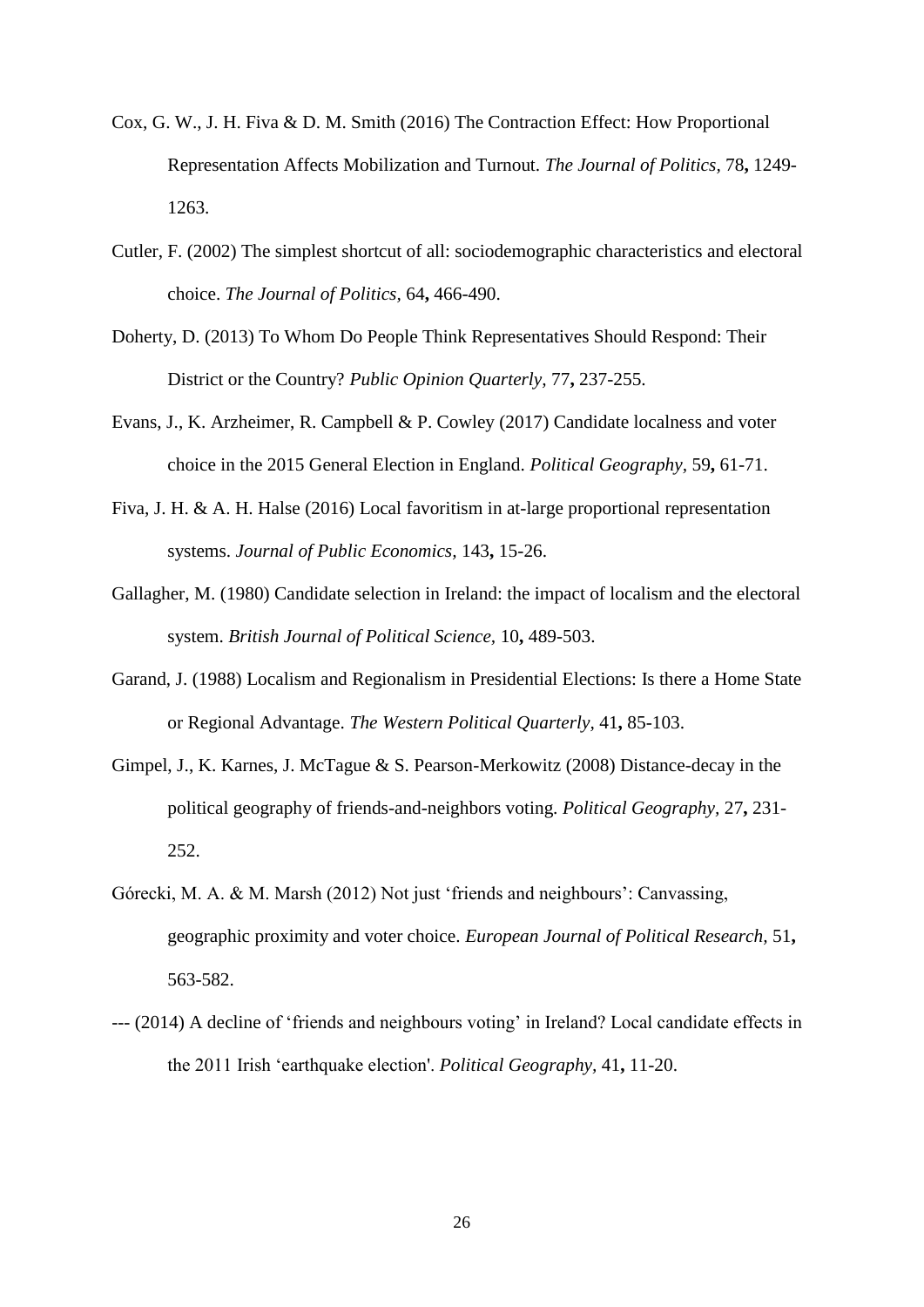- Hainmueller, J., D. Hangartner & T. Yamamoto (2015) Validating vignette and conjoint survey experiments against real-world behavior. *Proceedings of the National Academy of Sciences,* 112**,** 2395-2400.
- Hainmueller, J., D. J. Hopkins & T. Yamamoto (2014) Causal Inference in Conjoint Analysis: Understanding Multi-Dimensional Choices via Stated Preference Experiments. *Political Analysis,* 22**,** 1-30.
- Huddy, L. & N. Khatib (2007) American Patriotism, National Identity, and Political Involvement. *American Journal of Political Science,* 51**,** 63-77.
- Jankowski, M. (2016) Voting for locals: Voters' information processing strategies in openlist PR systems. *Electoral Studies,* 43**,** 72-84.
- Johnson, C. & G. Rosenblatt (2007) Do MPs have the 'Right Stuff?'. *Parliamentary Affairs,* 60**,** 164-9.
- Johnston, R., M. Wickham-Jones, C. Pattie, D. Cutts & H. Pemberton (2016) Friends and neighbours voting revisited: The geography of support for candidates to lead the UK's Labour party. *Political Geography,* 55**,** 1-9.
- Key, V. 1949. *Southern Politics*. New York: Alfred A Knopf.
- Lewis-Beck, M. & T. Rice (1983) Localism in Presidential Elections: The Home State Advantage. *American Journal of Political Science,* 27**,** 548-556.
- Lupia, A. (1994) Shortcuts versus encyclopedias: Information and voting behavior in California insurance reform elections. *American Political Science Review,* 88**,** 63-76.
- Mansbridge, J. (1999) Should Blacks Represent Blacks and Women Represent Women: A Contingent 'Yes'. *Journal of Politics,* 61**,** 628-657.
- Meredith, M. (2013a) Exploiting Friends-and-Neighbors to Estimate Coattail Effects. *American Political Science Review,* 107**,** 742-765.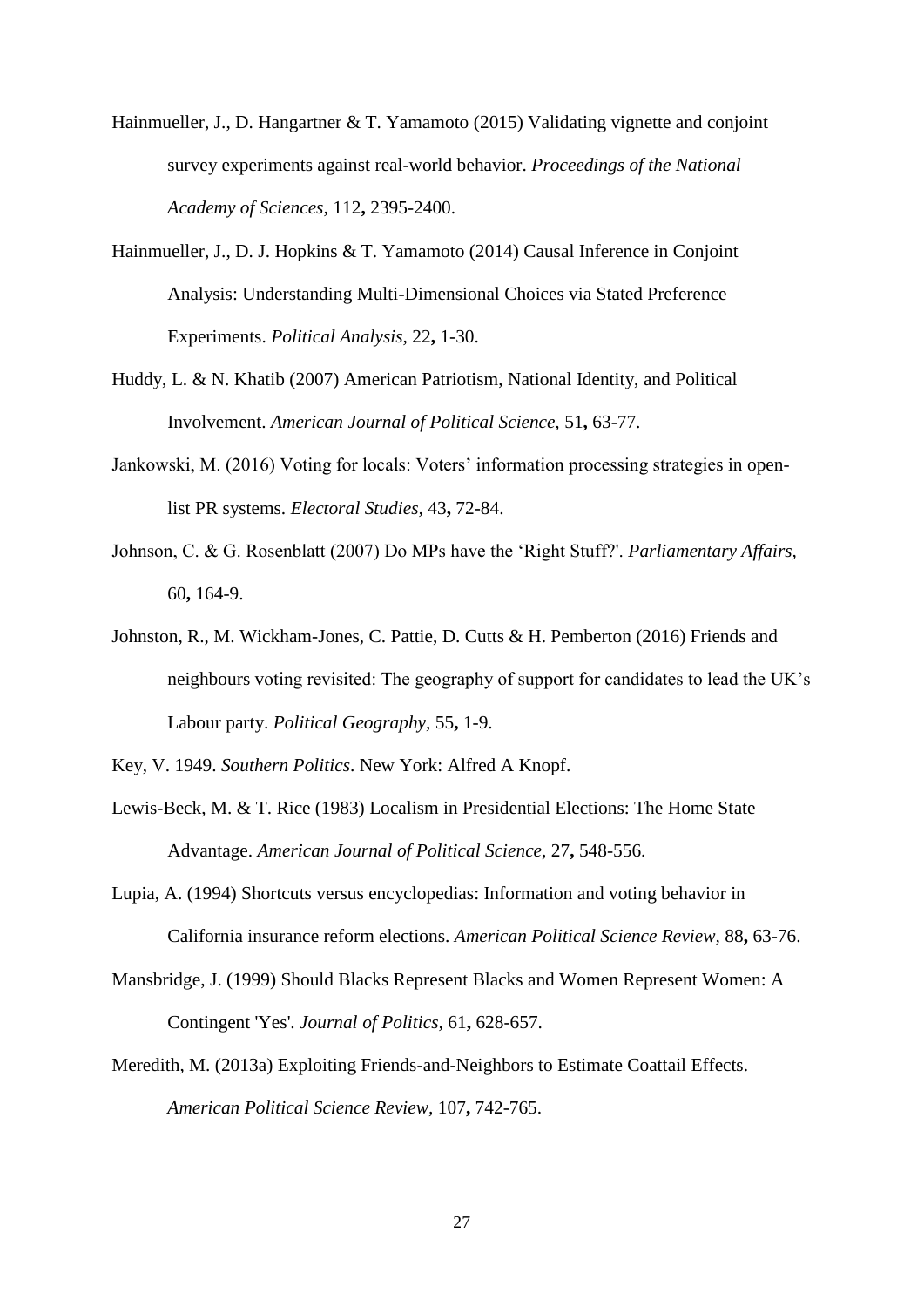---. 2013b. Heterogenous Friends-and-Neighbours Voting. University of Pennsylvania. Working paper.

http://www.sas.upenn.edu/~marcmere/workingpapers/HeterogeneousLocalism.pdf.

- Pedersen, M., U. Kjaer & K. Eliassen. 2007. The Geographical Dimension of Parliamentary Recruitment – among Native Sons and Parachutists. In *Democratic Representation in Europe: Diversity, Change and Convergence,* eds. M. Cotta & H. Best, 160-190. Oxford: Oxford University Press.
- Popkin, S. 1991. *The Reasoning Voter: Communications and Persuasion in Presidential Campaigns*. Chicago, Illinois: Chicago University Press.
- Rice, T. & A. Macht (1987a) Friends and Neighbors Voting in Statewide General Elections. *American Journal of Political Science,* 31**,** 448-452.
- --- (1987b) The Hometown Advantage: Mobilization or Conversion. *Political Behavior,* 9**,** 257-262.
- Rodden, J. (2010) The Geographic Distribution of Political Preferences. *Annual Review of Political Science***,** 321-40.
- Rush, M. 2001. *The Role of the Member of Parliament Since 1868: From Gentlemen to Players*. Oxford: Oxford University Press.
- Sanders, D., H. Clarke, M. Stewart & P. Whiteley (2007) Does Mode Matter for Modeling Political Choice. *Political Analysis,* 15**,** 257-285.
- Shugart, M. S., M. E. Valdini & K. Suominen (2005) Looking for Locals: Voter Information Demands and Personal Vote-Earning Attributes of Legislators under Proportional Representation. *American Journal of Political Science,* 49**,** 437-449.
- Stokes, D. & W. Miller (1962) Party government and the saliency of Congress. *The Public Opinion Quarterly,* 26**,** 531-546.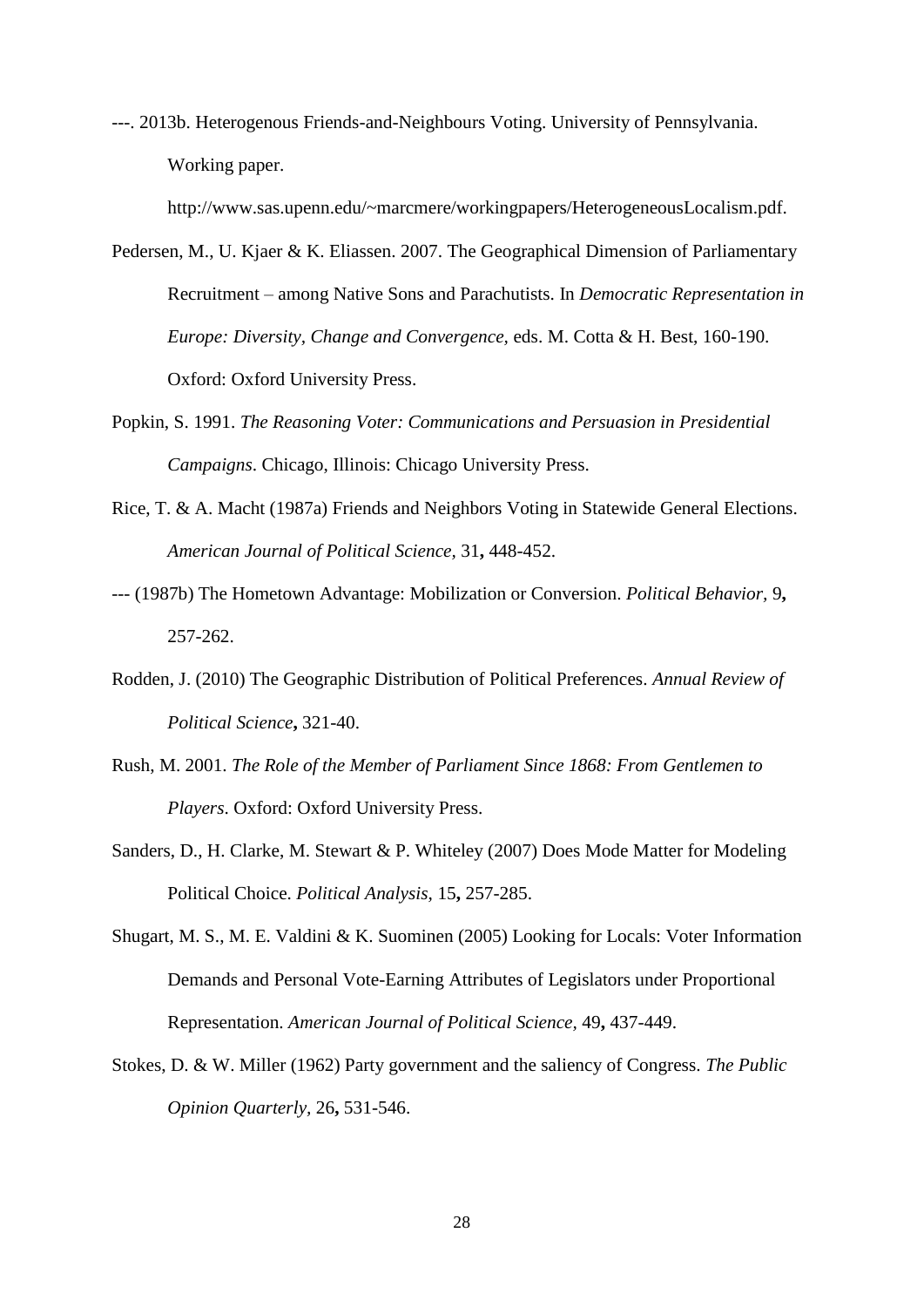Studlar, D. & I. McAllister (1996) Constituency activity and representational roles among australian legislators. *The Journal of Politics,* 58**,** 69-90.

Tajfel, H. (1970) Experiments in intergroup discrimination. *scientific American,* 223**,** 96-102.

--- (1982) Social psychology of intergroup relations. *Annual Review of Psychology,* 33**,** 1-38.

- Tatalovich, R. (1975) 'Friends and neighbors' voting: Mississipi 1943-73. *The Journal of Politics,* 37**,** 807-14.
- Tavits, M. (2009) The Making of Mavericks. Local Loyalties and Party Defection *Comparative Political Studies,* 42**,** 793-815.
- --- (2010) Effect of Local Ties On Electoral Success and Parliamentary Behaviour. *Party Politics,* 16**,** 215-235.
- Tyler, T. R. (2006) Psychological Perspectives on Legitimacy and Legitimation. *Annual Review of Psychology,* 57**,** 375-400.
- Vivyan, N. & M. Wagner (2016) House or home? Constituent preferences over legislator effort allocation. *European Journal of Political Research,* 55**,** 81-99.
- Weeks, L. 2008. Candidate Selection: Democratic Centralism or Managed Democracy. In *How Ireland Voted 2007,* eds. M. Gallagher & M. Marsh, 48-64. London: Palgrave.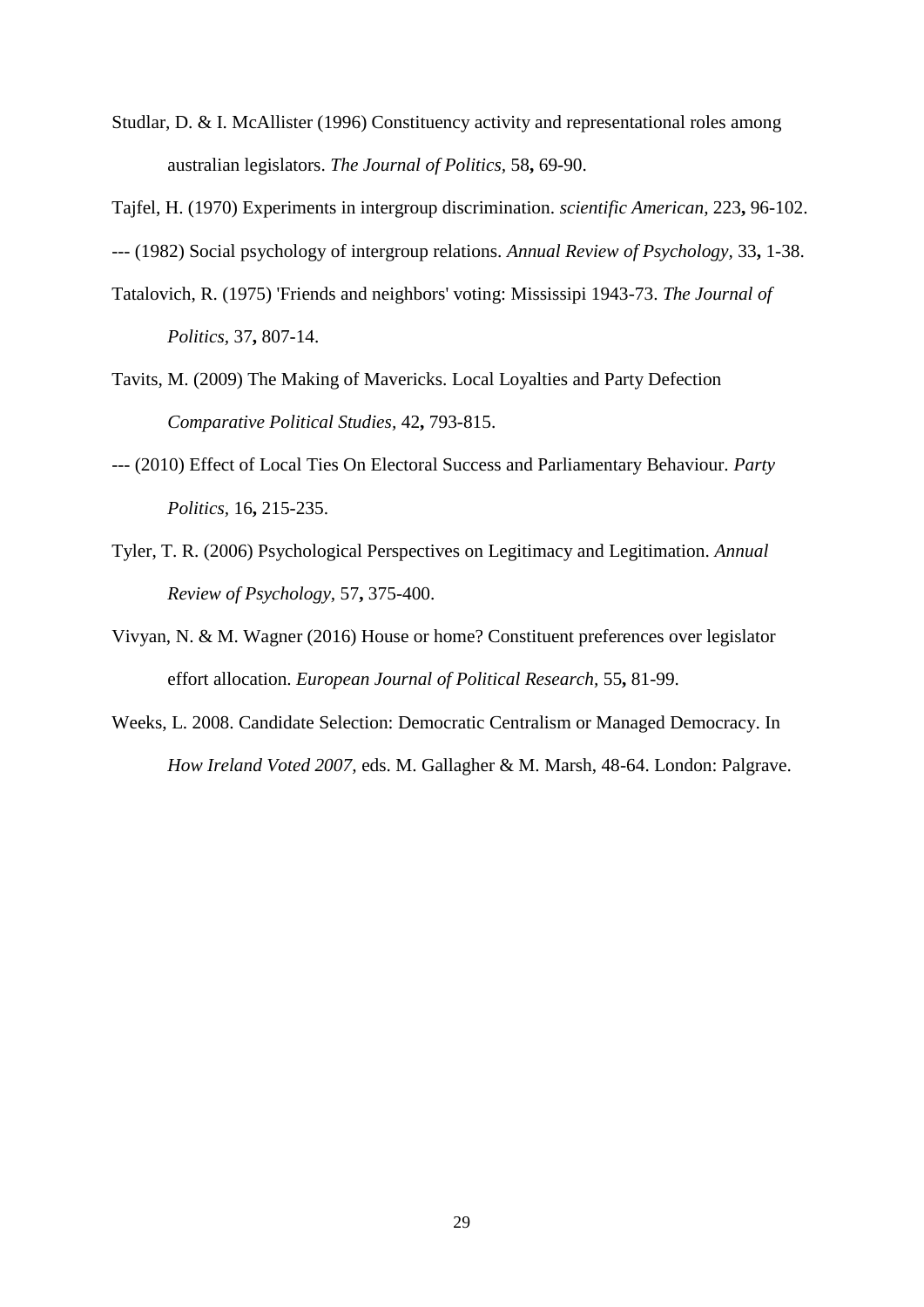# **Biographical statements**

- Rosie Campbell is Professor of Politics at Birkbeck, University of London, London, UK, WC1E 7HX
- Philip Cowley is Professor of Politics at Queen Mary University of London, London, UK, E1 4NS.
- Nick Vivyan is Associate Professor of Politics at Durham University, Durham, UK, DH1 3TU.
- Markus Wagner is Professor of Quantitative Research on Parties and Elections at the

University of Vienna, Vienna, Austria.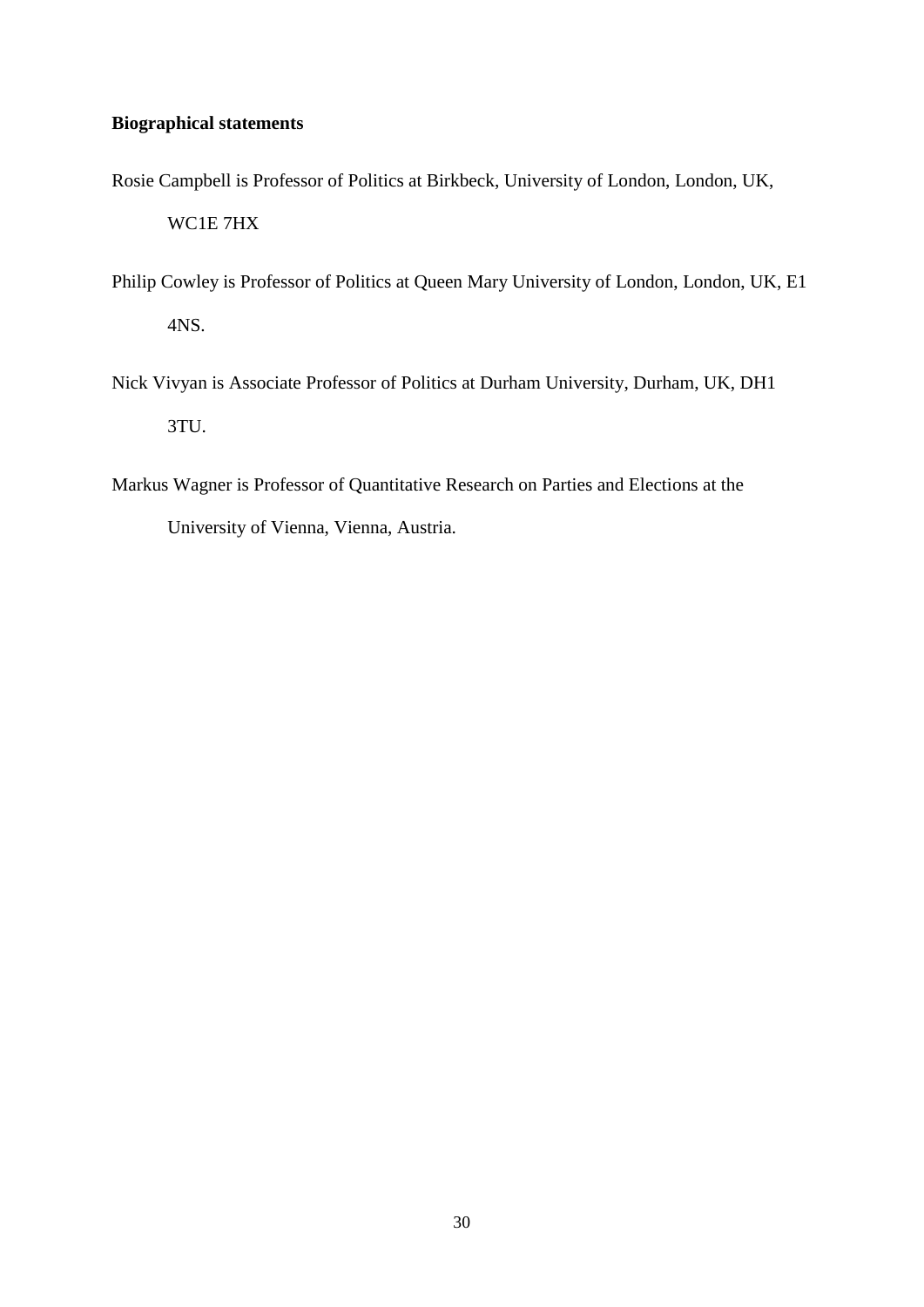|                |               | No behavioral information                                                                                                                 | <b>High behavioral localism</b>                                                                                                                                                                                                                                                                                                                                                                              | <b>Low behavioral localism</b>                                                                                                                                                                                                                                                                                                                                                                               |
|----------------|---------------|-------------------------------------------------------------------------------------------------------------------------------------------|--------------------------------------------------------------------------------------------------------------------------------------------------------------------------------------------------------------------------------------------------------------------------------------------------------------------------------------------------------------------------------------------------------------|--------------------------------------------------------------------------------------------------------------------------------------------------------------------------------------------------------------------------------------------------------------------------------------------------------------------------------------------------------------------------------------------------------------|
|                |               | Vignette 1                                                                                                                                | Vignette 3                                                                                                                                                                                                                                                                                                                                                                                                   | Vignette 5                                                                                                                                                                                                                                                                                                                                                                                                   |
| No local       | <b>Nick</b>   | Local roots: "grew up and lives outside your local<br>area"<br><b>Behavior: Nothing</b>                                                   | Local roots: "grew up and lives outside your local area"<br><b>Behavior:</b> "spends on average 4 days of a working week<br>working on local constituency issues and the remaining 1<br>day reviewing and working on national policies in<br>Parliament. When considering policy matters, he mainly<br>thinks about his constituents' views"                                                                 | Local roots: "grew up and lives outside your local area"<br><b>Behavior:</b> "spends on average 4 days of a working week<br>reviewing and working on national policies in<br>Parliament and the remaining 1 day working on local<br>constituency issues. When considering policy matters, he<br>mainly thinks about his own personal views"                                                                  |
| roots          | <b>Philip</b> | Local roots: "originally lived in another part of the<br>country and moved to your local area five years ago"<br><b>Behavior: Nothing</b> | Local roots: "originally lived in another part of the<br>country and moved to your local area five years ago"<br><b>Behavior:</b> "spends on average 3 days of a working week<br>working on local constituency issues and the remaining 2<br>day reviewing and working on national policies in<br>Parliament. When considering policy matters, he mainly<br>takes into consideration his own personal views" | Local roots: "originally lived in another part of the<br>country and moved to your local area five years ago"<br><b>Behavior:</b> "spends on average 3 days of a working week<br>working on local constituency issues and the remaining 2<br>day reviewing and working on national policies in<br>Parliament. When considering policy matters, he mainly<br>takes into consideration his own personal views" |
|                |               | Vignette 2                                                                                                                                | Vignette 4                                                                                                                                                                                                                                                                                                                                                                                                   | Vignette 6                                                                                                                                                                                                                                                                                                                                                                                                   |
| <b>Strong</b>  | <b>Nick</b>   | Local roots: "grew up and lives in your local area"<br><b>Behavior:</b> Nothing                                                           | Local roots: "grew up and lives in your local area"<br><b>Behavior:</b> "spends on average 4 days of a working<br>week working on local constituency issues and the<br>remaining 1 day reviewing and working on national<br>policies in Parliament. When considering policy<br>matters, he mainly thinks about his constituents' views"                                                                      | Local roots: "grew up and lives in your local area"<br><b>Behavior:</b> "spends on average 4 days of a working<br>week working on local constituency issues and the<br>remaining 1 day reviewing and working on national<br>policies in Parliament. When considering policy<br>matters, he mainly thinks about his constituents' views"                                                                      |
| local<br>roots | <b>Philip</b> | Local roots: "originally lived in another part of the<br>country and moved to your local area five years ago"<br><b>Behavior: Nothing</b> | Local roots: "originally lived in another part of the<br>country and moved to your local area five years ago"<br><b>Behavior:</b> "spends on average 3 days of a working week<br>working on local constituency issues and the remaining 2<br>day reviewing and working on national policies in<br>Parliament. When considering policy matters, he mainly<br>takes into consideration his own personal views" | Local roots: "originally lived in another part of the<br>country and moved to your local area five years ago"<br><b>Behavior:</b> "spends on average 3 days of a working week<br>working on local constituency issues and the remaining 2<br>day reviewing and working on national policies in<br>Parliament. When considering policy matters, he mainly<br>takes into consideration his own personal views" |

# **Table 1. Design of experimental vignettes, Study 1**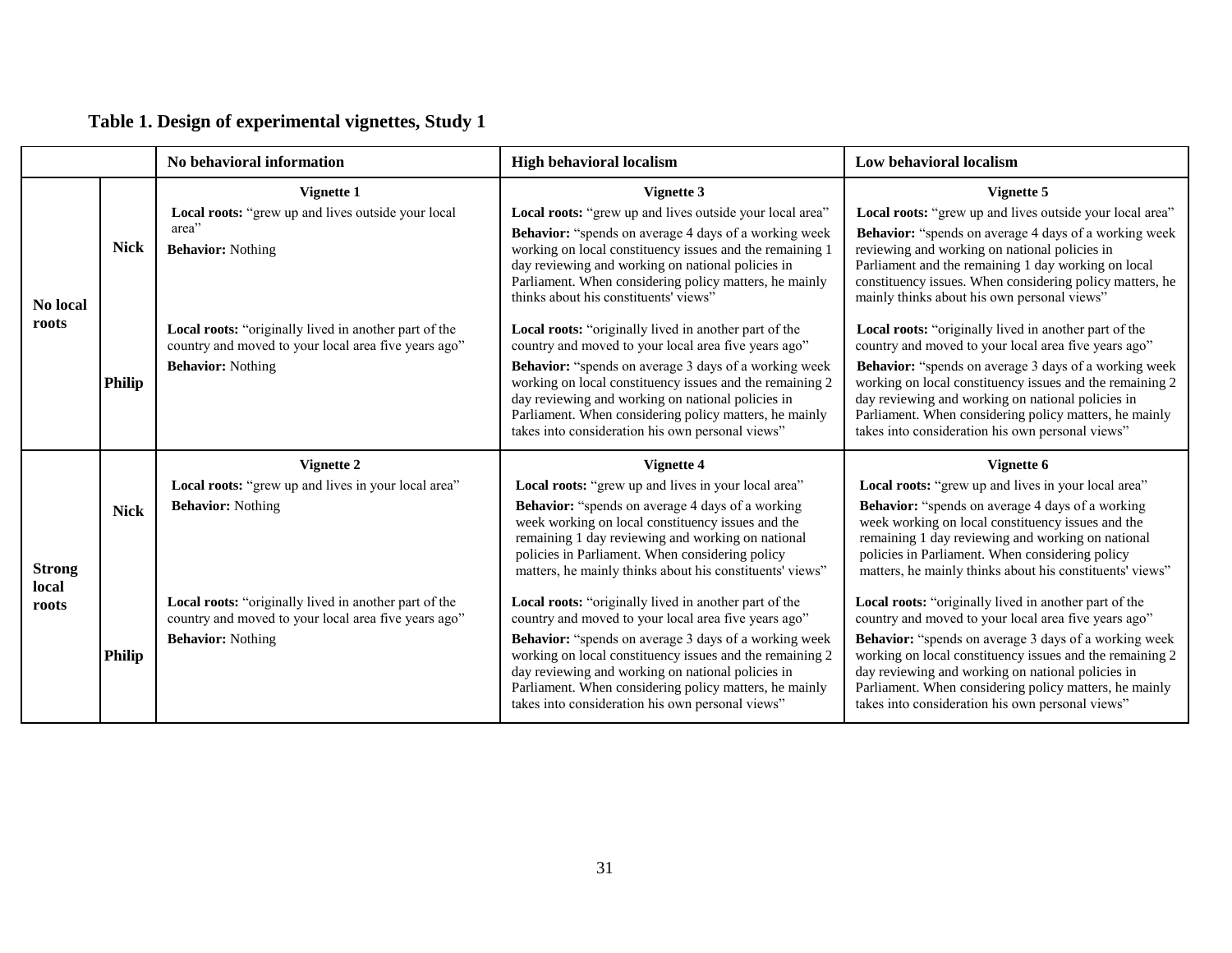|                                                   |                | Conditioning effect of any<br>Separate conditioning effects for<br>behavioral localism information<br>high and low behavioral localism |                       |                        |
|---------------------------------------------------|----------------|----------------------------------------------------------------------------------------------------------------------------------------|-----------------------|------------------------|
|                                                   | (1)            | (2)                                                                                                                                    | (3)                   | (4)                    |
| Intercept                                         | $-0.412$ ***   | ***<br>$-0.661$                                                                                                                        | $-0.412$ ***          | $-0.664$ ***           |
|                                                   | (0.057)        | (0.128)                                                                                                                                | (0.057)               | (0.125)                |
| Local roots                                       | $0.755***$     | $0.759***$                                                                                                                             | $0.755***$            | $0.758***$             |
|                                                   | (0.080)        | (0.080)                                                                                                                                | (0.080)               | (0.080)                |
| <b>Behavioral</b> localism<br>information         | $0.683***$     | $0.691^{\ast\ast\ast}$                                                                                                                 |                       |                        |
|                                                   | (0.078)        | (0.079)                                                                                                                                |                       |                        |
| <b>Behavioral localism:</b><br>High (vs. no info) |                |                                                                                                                                        | $1.395***$            | $1.402***$             |
|                                                   |                |                                                                                                                                        | (0.098)               | (0.098)                |
| Behavioral localism:<br>Low (vs. no info)         |                |                                                                                                                                        | $-0.007$              | $-0.0002$              |
|                                                   |                |                                                                                                                                        | (0.085)               | (0.086)                |
| Local roots X<br>Behavioral info.                 | $-0.253***$    | $-0.257***$                                                                                                                            |                       |                        |
|                                                   | (0.110)        | (0.110)                                                                                                                                |                       |                        |
| Local roots X High<br>behavioral localism         |                |                                                                                                                                        | $-0.311$ **           | $-0.311$ <sup>**</sup> |
|                                                   |                |                                                                                                                                        | (0.140)               | (0.139)                |
| Local roots X Low<br>behavioral localism          |                |                                                                                                                                        | $-0.233$ <sup>*</sup> | $-0.238***$            |
|                                                   |                |                                                                                                                                        | (0.119)               | (0.119)                |
| Controls for voter<br>characteristics?            | N <sub>o</sub> | Yes                                                                                                                                    | N <sub>0</sub>        | Yes                    |
| Observations                                      | 5,203          | 5,203                                                                                                                                  | 5,203                 | 5,203                  |
| $R^2$                                             | 0.036          | 0.046                                                                                                                                  | 0.107                 | 0.116                  |
| Adjusted $R^2$                                    | 0.036          | 0.044                                                                                                                                  | 0.106                 | 0.114                  |

**Table 2. Relative ratings of MP Nick by local roots and behavioral information treatments in Study 1.**

Note: All models estimated via OLS. Dependent variable is respondent relative rating of MP Nick (the 0-10 rating of Nick minus that of Philip). \*p<0.1; \*\*p<0.05; \*\*\*p<0.01.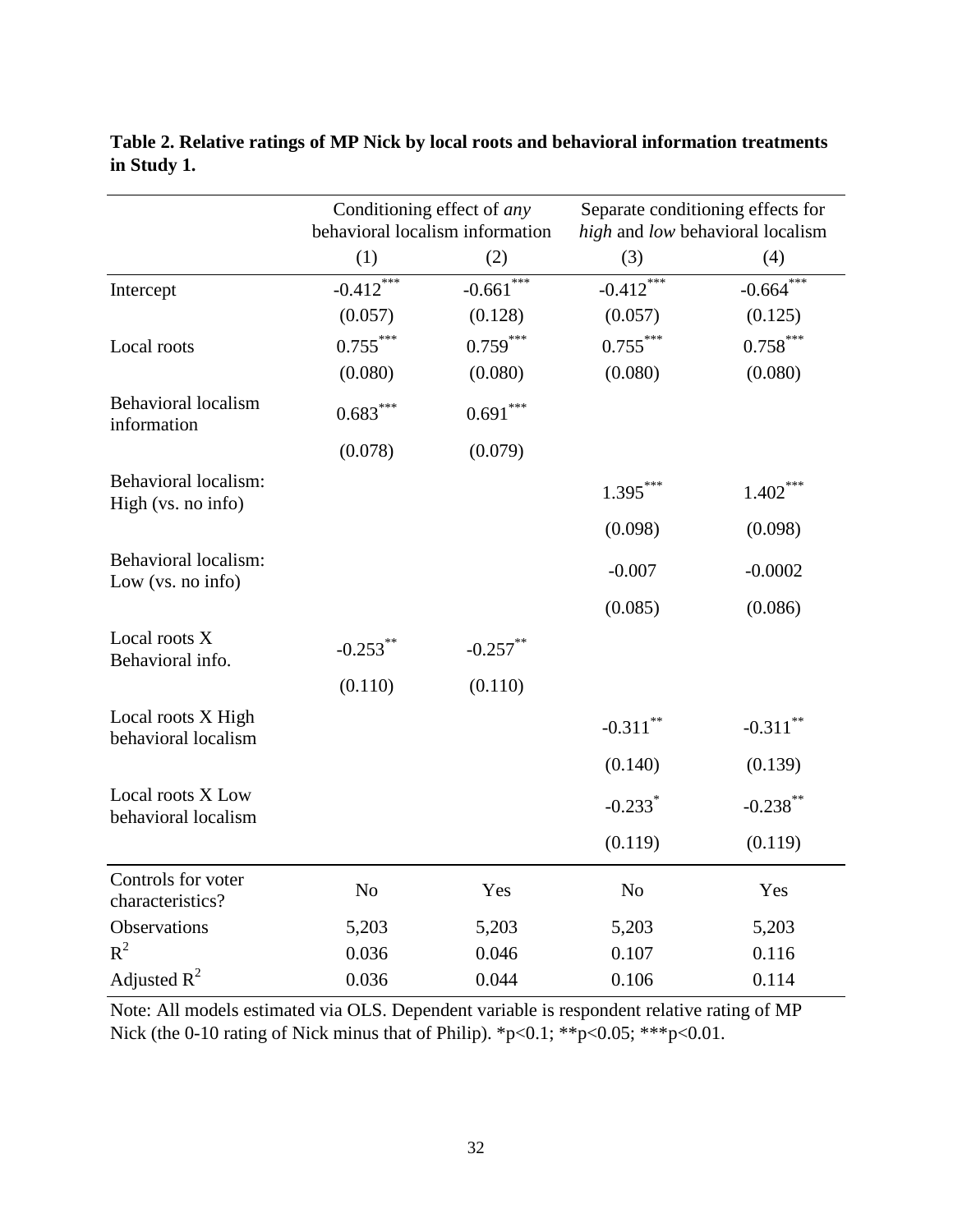

## **Figure 1. Effects of local roots conditional on behavioral information treatments (Study 1)**

Note: Column (a) shows the predicted relative rating of MP Nick (MP Nick rating minus MP Philip rating) as the MP local roots treatment varies and with all control variables held constant at their modal value in the sample. The top panel shows predicted values when respondents receive no information about MP behavioral localism. The second panel shows predicted values when respondents receive information about MP behavioral localism and Nick is revealed to be low in behavioral localism. The third panel shows predicted values when respondents receive information about MP behavioral localism and Nick is revealed to be high in behavioral localism. For each of the same behavioral localism conditions, the panels in column (b) show the estimated treatment effect of MP Nick having local roots. Estimates are calculated from Model 4 in Table 2. Dots indicate point estimates. Lines denote 95% confidence intervals.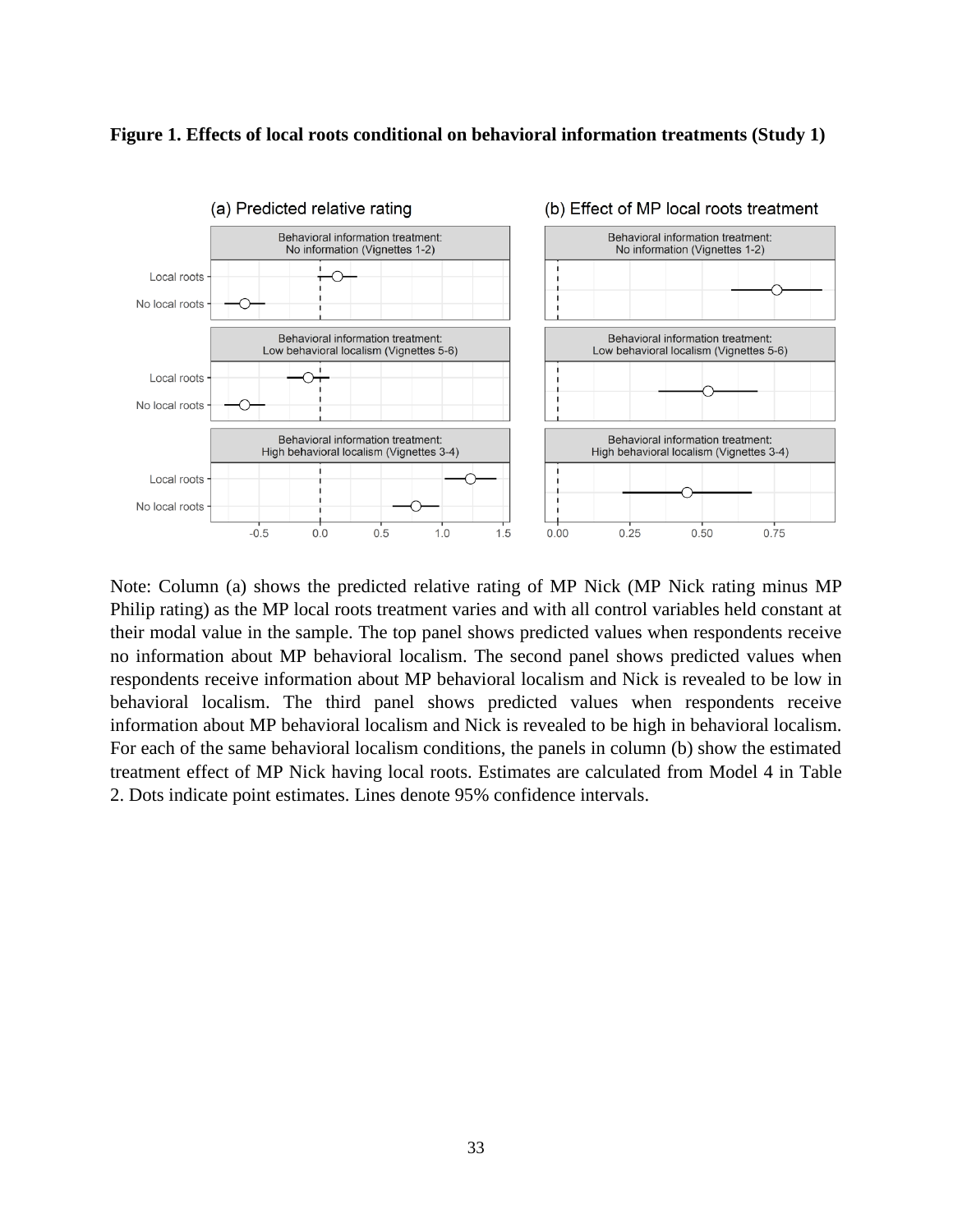# **Figure 2. Example screenshots from survey experiment (Study 2)**

| In the next few questions, we will ask you to compare two example MPs. We will call them MP 1 and MP 2. For each pair of MPs,<br><b>YouGov</b><br>Comparison 1<br>Please carefully read the description of these two MPs, both of whom were first elected in 2010.<br>MP1 is a Conservative MP.<br>. She is generally considered to be in the centre of the Conservative party.<br>. She originally lived in another part of the country but five years ago moved to live in your local area (the area within a 15-20<br>minute walk from your home).<br>. She spends on average 3 days of a 5-day week reviewing and working on national policies in Parliament, and the remaining<br>2 days working on local constituency issues.<br>. When considering policy matters, she mainly thinks about her party's views.<br>. Her political interests include economic policy and taxation.<br>MP 2 is a <b>Labour</b> MP.<br>. He is generally considered to be in the centre of the Labour party.<br>. He originally lived in another part of the country but five years ago moved to live in your local area (the area within a 15-20<br>minute walk from your home).<br>days working on local constituency issues.<br>. When considering policy matters, he mainly thinks about his constituents' views.<br>. His political interests include education and health policy.<br>Based on this information, which ONE of these two MPs would you prefer to have as your MP?<br>OMP1<br>OMP2 | <b>YouGov</b>                                                                                               |  |
|------------------------------------------------------------------------------------------------------------------------------------------------------------------------------------------------------------------------------------------------------------------------------------------------------------------------------------------------------------------------------------------------------------------------------------------------------------------------------------------------------------------------------------------------------------------------------------------------------------------------------------------------------------------------------------------------------------------------------------------------------------------------------------------------------------------------------------------------------------------------------------------------------------------------------------------------------------------------------------------------------------------------------------------------------------------------------------------------------------------------------------------------------------------------------------------------------------------------------------------------------------------------------------------------------------------------------------------------------------------------------------------------------------------------------------------------------------------------------------------|-------------------------------------------------------------------------------------------------------------|--|
|                                                                                                                                                                                                                                                                                                                                                                                                                                                                                                                                                                                                                                                                                                                                                                                                                                                                                                                                                                                                                                                                                                                                                                                                                                                                                                                                                                                                                                                                                          | please say which one you would personally prefer to have as your MP.                                        |  |
|                                                                                                                                                                                                                                                                                                                                                                                                                                                                                                                                                                                                                                                                                                                                                                                                                                                                                                                                                                                                                                                                                                                                                                                                                                                                                                                                                                                                                                                                                          | You will be asked to make a total of five comparisons. Please remember there are no right or wrong answers. |  |
|                                                                                                                                                                                                                                                                                                                                                                                                                                                                                                                                                                                                                                                                                                                                                                                                                                                                                                                                                                                                                                                                                                                                                                                                                                                                                                                                                                                                                                                                                          |                                                                                                             |  |
|                                                                                                                                                                                                                                                                                                                                                                                                                                                                                                                                                                                                                                                                                                                                                                                                                                                                                                                                                                                                                                                                                                                                                                                                                                                                                                                                                                                                                                                                                          |                                                                                                             |  |
| • He spends on average 3 days of a 5-day week reviewing and working on national policies in Parliament, and the remaining 2                                                                                                                                                                                                                                                                                                                                                                                                                                                                                                                                                                                                                                                                                                                                                                                                                                                                                                                                                                                                                                                                                                                                                                                                                                                                                                                                                              |                                                                                                             |  |
|                                                                                                                                                                                                                                                                                                                                                                                                                                                                                                                                                                                                                                                                                                                                                                                                                                                                                                                                                                                                                                                                                                                                                                                                                                                                                                                                                                                                                                                                                          |                                                                                                             |  |
|                                                                                                                                                                                                                                                                                                                                                                                                                                                                                                                                                                                                                                                                                                                                                                                                                                                                                                                                                                                                                                                                                                                                                                                                                                                                                                                                                                                                                                                                                          |                                                                                                             |  |
|                                                                                                                                                                                                                                                                                                                                                                                                                                                                                                                                                                                                                                                                                                                                                                                                                                                                                                                                                                                                                                                                                                                                                                                                                                                                                                                                                                                                                                                                                          |                                                                                                             |  |
|                                                                                                                                                                                                                                                                                                                                                                                                                                                                                                                                                                                                                                                                                                                                                                                                                                                                                                                                                                                                                                                                                                                                                                                                                                                                                                                                                                                                                                                                                          |                                                                                                             |  |
|                                                                                                                                                                                                                                                                                                                                                                                                                                                                                                                                                                                                                                                                                                                                                                                                                                                                                                                                                                                                                                                                                                                                                                                                                                                                                                                                                                                                                                                                                          |                                                                                                             |  |
|                                                                                                                                                                                                                                                                                                                                                                                                                                                                                                                                                                                                                                                                                                                                                                                                                                                                                                                                                                                                                                                                                                                                                                                                                                                                                                                                                                                                                                                                                          |                                                                                                             |  |
|                                                                                                                                                                                                                                                                                                                                                                                                                                                                                                                                                                                                                                                                                                                                                                                                                                                                                                                                                                                                                                                                                                                                                                                                                                                                                                                                                                                                                                                                                          |                                                                                                             |  |
|                                                                                                                                                                                                                                                                                                                                                                                                                                                                                                                                                                                                                                                                                                                                                                                                                                                                                                                                                                                                                                                                                                                                                                                                                                                                                                                                                                                                                                                                                          |                                                                                                             |  |
|                                                                                                                                                                                                                                                                                                                                                                                                                                                                                                                                                                                                                                                                                                                                                                                                                                                                                                                                                                                                                                                                                                                                                                                                                                                                                                                                                                                                                                                                                          |                                                                                                             |  |
|                                                                                                                                                                                                                                                                                                                                                                                                                                                                                                                                                                                                                                                                                                                                                                                                                                                                                                                                                                                                                                                                                                                                                                                                                                                                                                                                                                                                                                                                                          |                                                                                                             |  |
|                                                                                                                                                                                                                                                                                                                                                                                                                                                                                                                                                                                                                                                                                                                                                                                                                                                                                                                                                                                                                                                                                                                                                                                                                                                                                                                                                                                                                                                                                          |                                                                                                             |  |
|                                                                                                                                                                                                                                                                                                                                                                                                                                                                                                                                                                                                                                                                                                                                                                                                                                                                                                                                                                                                                                                                                                                                                                                                                                                                                                                                                                                                                                                                                          |                                                                                                             |  |
|                                                                                                                                                                                                                                                                                                                                                                                                                                                                                                                                                                                                                                                                                                                                                                                                                                                                                                                                                                                                                                                                                                                                                                                                                                                                                                                                                                                                                                                                                          |                                                                                                             |  |
|                                                                                                                                                                                                                                                                                                                                                                                                                                                                                                                                                                                                                                                                                                                                                                                                                                                                                                                                                                                                                                                                                                                                                                                                                                                                                                                                                                                                                                                                                          |                                                                                                             |  |
|                                                                                                                                                                                                                                                                                                                                                                                                                                                                                                                                                                                                                                                                                                                                                                                                                                                                                                                                                                                                                                                                                                                                                                                                                                                                                                                                                                                                                                                                                          |                                                                                                             |  |
|                                                                                                                                                                                                                                                                                                                                                                                                                                                                                                                                                                                                                                                                                                                                                                                                                                                                                                                                                                                                                                                                                                                                                                                                                                                                                                                                                                                                                                                                                          |                                                                                                             |  |
|                                                                                                                                                                                                                                                                                                                                                                                                                                                                                                                                                                                                                                                                                                                                                                                                                                                                                                                                                                                                                                                                                                                                                                                                                                                                                                                                                                                                                                                                                          |                                                                                                             |  |
|                                                                                                                                                                                                                                                                                                                                                                                                                                                                                                                                                                                                                                                                                                                                                                                                                                                                                                                                                                                                                                                                                                                                                                                                                                                                                                                                                                                                                                                                                          |                                                                                                             |  |
|                                                                                                                                                                                                                                                                                                                                                                                                                                                                                                                                                                                                                                                                                                                                                                                                                                                                                                                                                                                                                                                                                                                                                                                                                                                                                                                                                                                                                                                                                          |                                                                                                             |  |
|                                                                                                                                                                                                                                                                                                                                                                                                                                                                                                                                                                                                                                                                                                                                                                                                                                                                                                                                                                                                                                                                                                                                                                                                                                                                                                                                                                                                                                                                                          |                                                                                                             |  |
|                                                                                                                                                                                                                                                                                                                                                                                                                                                                                                                                                                                                                                                                                                                                                                                                                                                                                                                                                                                                                                                                                                                                                                                                                                                                                                                                                                                                                                                                                          |                                                                                                             |  |